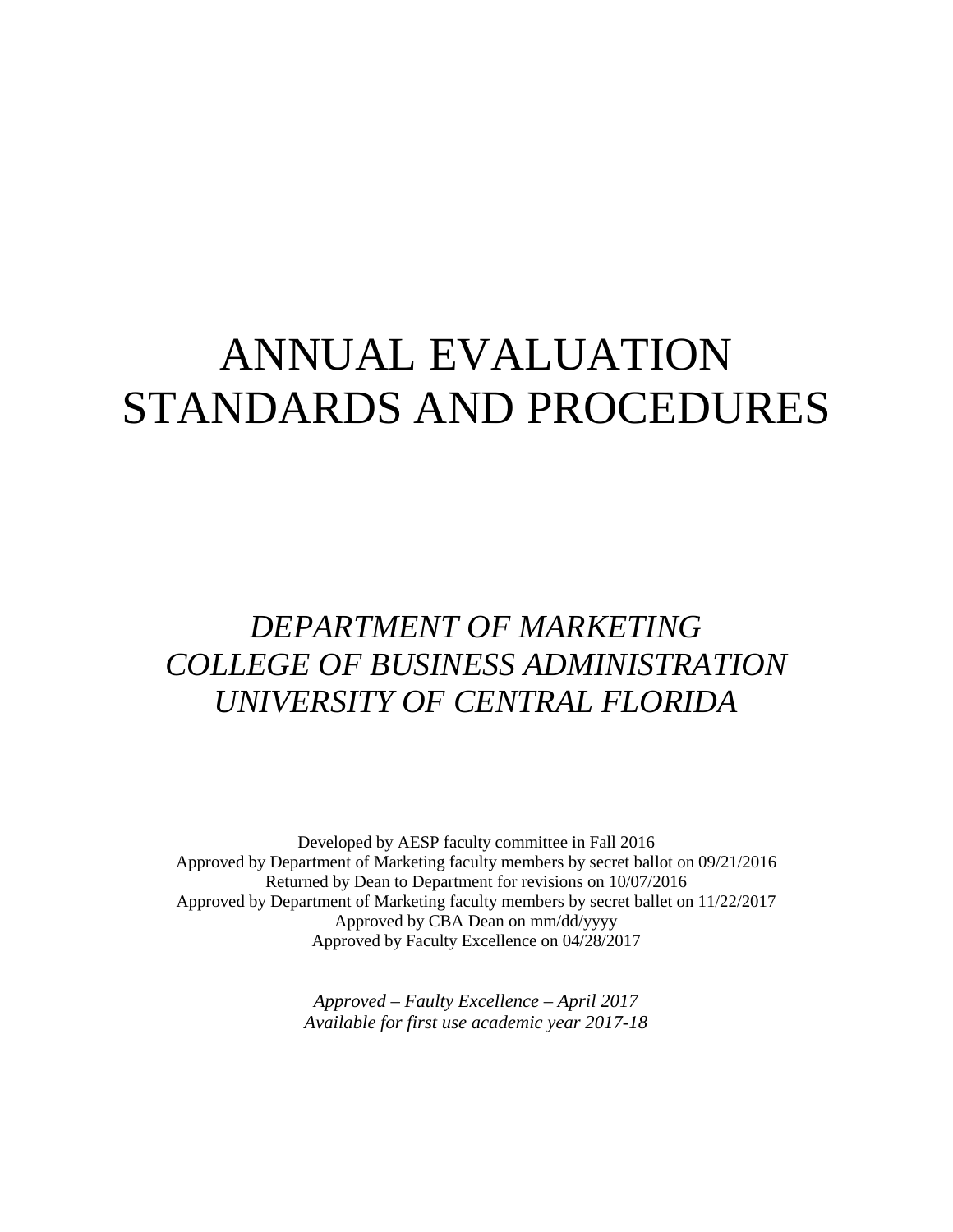## **Introduction**

The Department of Marketing Annual Evaluation Standards and Procedures (AESP) is a work assignment and evaluation system designed for performance appraisal of faculty housed within the Department of Marketing. The plan has multiple tracks differentiated by faculty classification, course load, and assignment of effort to teaching, research, and service activities. The objectives of the AESP are to:

- Provide a range of work assignments that permits faculty members, in consultation with the chair, to be placed on the track that best matches their teaching and research capabilities, professional goals, and interests, with the mission of the department.
- Align the performance appraisal system with the promotion and tenure process.
- Promote high quality research, teaching, and professional service by Marketing faculty members.

## *PART I - WORKLOAD TRACKS*

## *Evaluation Weights by Assignment Track*

Each year, the Department chair will assess each faculty member's professional performance based on teaching, research, service activities, as well as any other assigned duties. Overall evaluations will be determined by weighting performance on each of the components by the faculty member's formal assignment of effort on each. Table 1 contains the target weights for teaching, research and service for each workload option based on course assignment (3-credit courses or equivalent) within a regular 9-month contract.

| <b>Table 1. Evaluation Weights by Workload Track</b> |                                                                                                          |                  |                  |                  |                  |                  |  |  |
|------------------------------------------------------|----------------------------------------------------------------------------------------------------------|------------------|------------------|------------------|------------------|------------------|--|--|
| <b>Professional</b>                                  | <b>Track F</b><br><b>Track C</b><br><b>Track D</b><br><b>Track A</b><br><b>Track B</b><br><b>Track E</b> |                  |                  |                  |                  |                  |  |  |
| <b>Activity</b>                                      | <b>8 Courses</b>                                                                                         | <b>7 Courses</b> | <b>6 Courses</b> | <b>5 Courses</b> | <b>4 Courses</b> | <b>3 Courses</b> |  |  |
| Teaching                                             | 80%                                                                                                      | 70%              | 60%              | 50%              | 40%              | 30%              |  |  |
| Research                                             | 0%                                                                                                       | $0\%$            | 20-30%           | 40%              | 50%              | 60%              |  |  |
| Service                                              | $*20%$                                                                                                   | $*30\%$          | 10-20%           | 10%              | 10%              | 10%              |  |  |
| *Service and Professional Development                |                                                                                                          |                  |                  |                  |                  |                  |  |  |

Although expectations are that most faculty members' time will be allocated in the proportions given above, it is recognized that circumstances may arise which warrant variations in the percentages under each option. In particular, each faculty member's annual performance evaluation will be based upon the actual workload for that evaluation period.

## *Evaluation of Other University Duties*

Other university duties are occasionally assigned for special activities such as administrative duties or other special projects. Since the nature of these assignments is variable, no attempt is made to specify evaluation in proportion to the total amount of time the assignment is weighted in the annual assignment form. In those cases where other duties are a significant part of evaluating a faculty member's performance, the faculty member, in consultation with the chair, will determine alternate weights and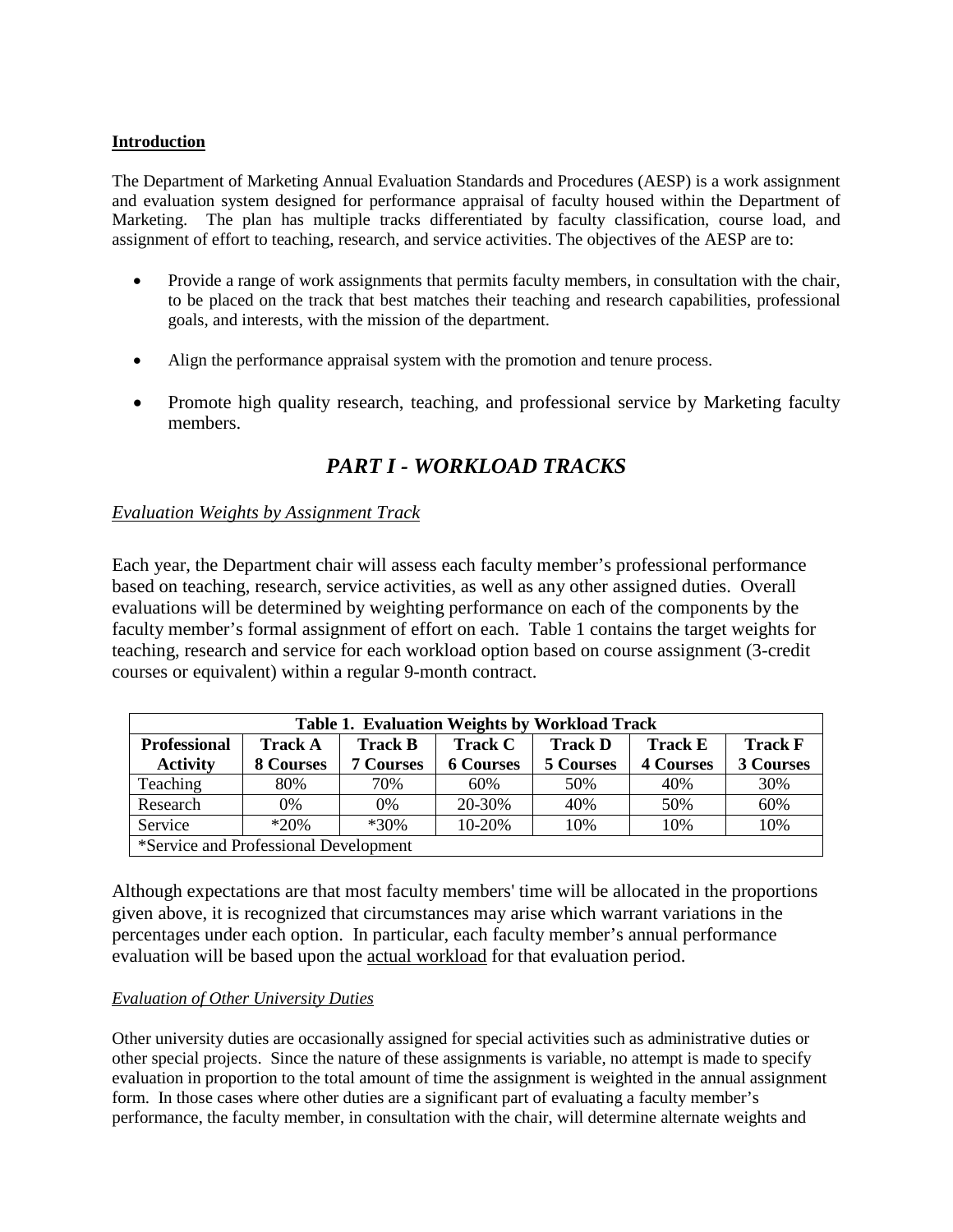include them on the faculty member's assignment form for all categories at the beginning of each academic year.

## *Workload Assignment and Change Procedures*

- 1. Workload assignments and changes in workload assignments will be made in accordance with the Collective Bargaining Agreement (CBA). The workload assignment procedure is summarized in Appendix 1.
- 2. Faculty members may appeal changes in workload assignments in accordance with the Collective Bargaining Agreement.

## *Relationship between Annual Evaluation and Tenure/Promotion*

A faculty member's annual evaluations in the College of Business Administration represent just one of numerous components that are examined and considered in the University promotion and/or tenure process. Therefore, it should not be construed that achieving a satisfactory or higher rating in any or all annual evaluations will automatically result in a positive promotion or tenure decision.

#### *Modifications of the Annual Evaluation and Standards Procedures*

The plan may require periodic changes and will be revised in accordance with the Collective Bargaining Agreement and changes in the Department and College missions and objectives.

## *Information to be Included in the Annual Report*

Normally, the performance evaluation period begins May  $8<sup>th</sup>$  and continues through May  $7<sup>th</sup>$  of the following year. Teaching and Service contributions are to be reported for the most recent academic year, which will comprise the previous Summer, Fall, and Spring terms. Research contributions are to be reported for the most recent five (5) academic years.

#### *Due Date for Annual Report*

The faculty annual report shall be due no sooner than fourteen (14) days after the end of the Spring semester and no sooner than fourteen (14) days after delivery of the Spring Student Perception of Instruction (SPI) reports to the Department.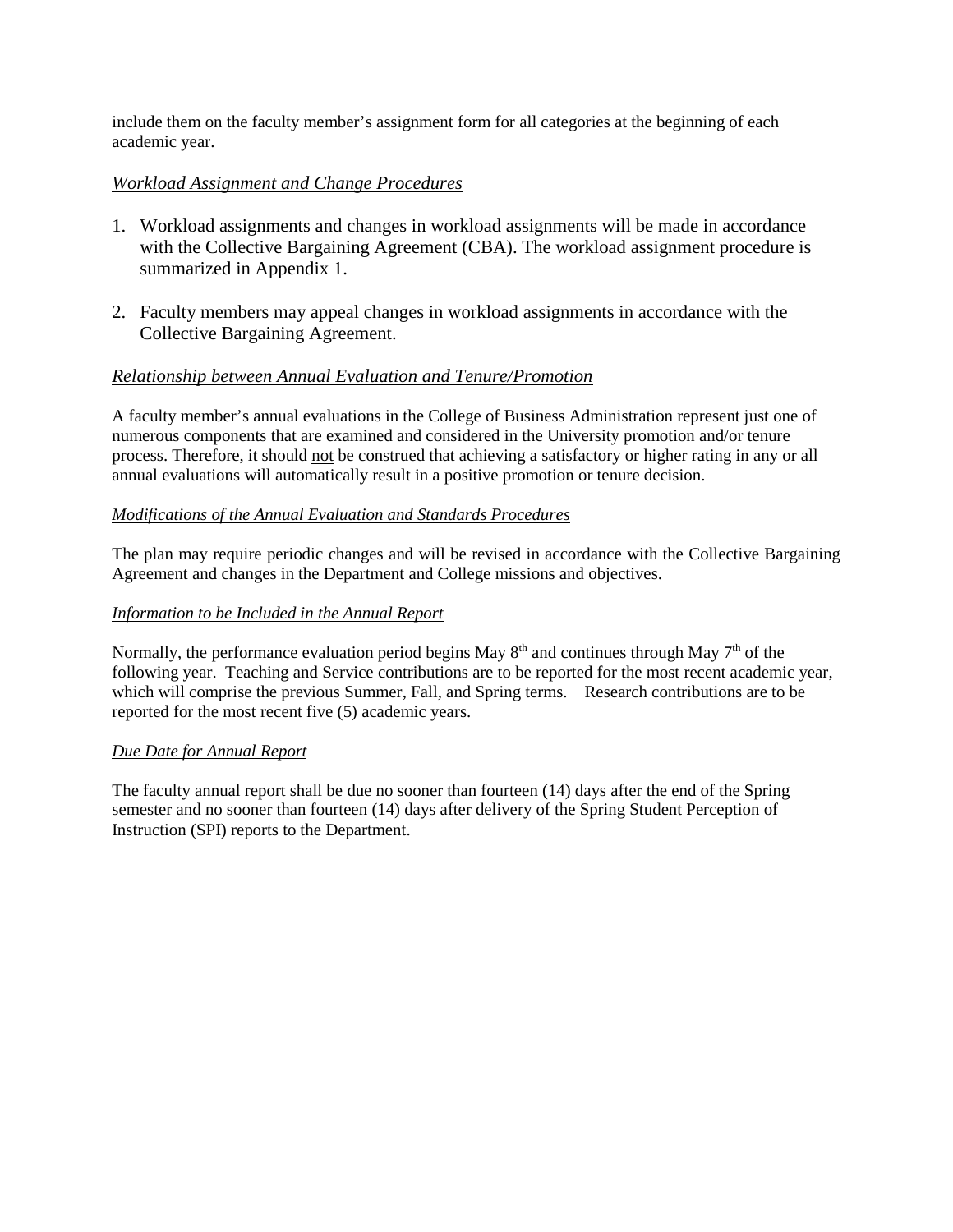## *PART II – EVALUATION PROCESS AND STANDARDS*

## **Overview**

After the end of the evaluation period, the Department chair shall evaluate each faculty member's performance. The evaluation shall follow the standards and procedures described in this document, the current UCF-UFF Collective Bargaining Agreement, and the annual Assignment of Effort provided to the faculty member at the beginning of the year, or as modified during the year. Annual assignments of effort vary depending upon whether the faculty member is in a tenure track or non-tenure track position classification. Additional effort variation will occur based upon the workload assignment (number of courses) for the faculty member, as described below.

Each year, by or prior to the established deadline, every faculty member shall submit an annual report that documents the faculty member's activities and accomplishments in each area of assignment for the prior year. It is the responsibility of the faculty member to thoroughly document activities and accomplishments in the annual report. The faculty member must provide information regarding courses taught on an overload basis or under a supplemental summer agreement. The faculty member may, but is not required to, provide information regarding activities and accomplishments that occur when the faculty member is not under contract (e.g., during the summer semester when the faculty member does not have a supplemental summer agreement).

## **Goal Setting Meeting**

Each regular faculty member in the Department of Marketing will meet with the chair prior to the beginning of the evaluation period. The goal of this meeting is to discuss the faculty member's intended teaching, service, and research activities for the period, and arrive at an agreement on activities in each area of assignment, except research, as well as how those activities will be evaluated, if accomplished. Standards with respect to research are pre-established as described below. With respect to teaching and service, the activities are expected to be significant and consequential endeavors, aligned with program, department, and college goals. Because the activities are to be significant and consequential, requiring substantial levels of time and effort, those activities may be relatively few in number. The level of activity engaged in by a faculty member will be a function of the faculty member's workload assignment, position classification, and rank in position. For example, a tenured professor on a 3-course workload would be expected to successfully complete higher-level service activities (e.g., university committees, promotion and tenure activities, Faculty Senate, etc.) than an instructor on an 8-course workload. Similarly, that tenured professor would be expected to engage in teaching activity above and beyond the domain of a junior faculty member (e.g., doctoral student mentoring).

The faculty member and the chair will agree on specific activities as well as goals for those activities. These activities and goals will be recorded on the *Faculty Member Annual Goals* form found in Appendix 2, which shall be signed by the faculty member and the chair. If agreement is not reached, the faculty member may appeal to the Dean or his representative to establish goals, or may proceed with intended activities and be evaluated based on the standards stated in each section of this document.

The faculty member may request a meeting with the chair during the evaluation period to discuss changes to the agreed upon activities and/or goals. If there is agreement on new activities and/or goals, a revised *Faculty Member Annual Goals* form will be completed and signed. Agreed upon goals and activities for each faculty member will be available for review by all faculty members in the department.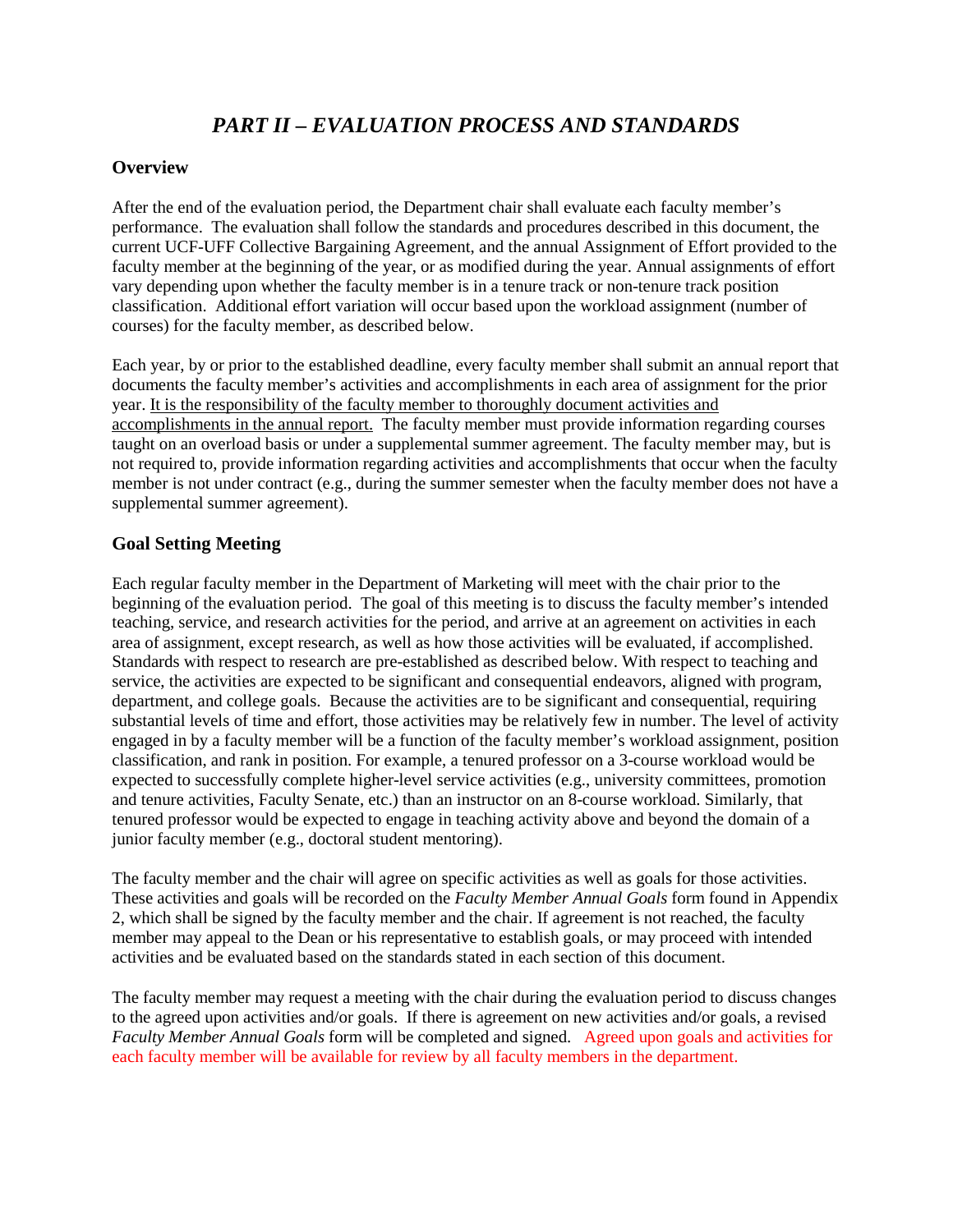## **Evaluation of Each Area of Assignment**

In the research domain, minimum publications standards are pre-defined for each evaluation level (e.g., outstanding). The evaluation can be influenced, however, by activity/success on the list of exemplary activities that a faculty member can perform/achieve.

In each of the remaining sections of this document relating to an area of assignment, minimum standards for achieving a rating of Satisfactory are described. Additional activities are also considered in order to determine if a rating of Above Satisfactory or Outstanding is warranted. It will be the burden of the department chair to document and present evidence whenever it is deemed that a faculty member should receive an evaluation rating that is below Satisfactory in any area of assignment.

## **Overall Annual Performance Evaluation**

In general, the overall annual evaluation rating shall be calculated as the weighted average evaluation over all areas of assignment, where the evaluation in each area is assigned a number as follows:

- Outstanding  $= 4$
- Above Satisfactory  $= 3$
- Satisfactory  $= 2$
- Conditional  $= 1$
- Unsatisfactory  $= 0$

The weight for each area shall be the assignment of effort for the area, as indicated in Table 1 above (or the actual effort FTE if different from the table value(s)). The numerical result shall be rounded to the nearest whole number and the overall rating of Outstanding, Above Satisfactory, Satisfactory, Conditional, or Unsatisfactory shall be assigned following the preceding numerical equivalences (e.g., 3.50 rounds to 4 which is an evaluation of Outstanding, whereas 3.49 rounds to 3 which is an evaluation of Above Satisfactory.) If a faculty member receives an evaluation of Unsatisfactory in any area of assignment, the faculty member's overall rating shall be Unsatisfactory for the evaluation period.

## *PART III – STANDARDS FOR TEACHING, RESEARCH, AND SERVICE*

## **A. Teaching**

## **Overview**

The department chair will evaluate the teaching performance and effectiveness of the faculty member for the evaluation period as part of the annual evaluation process. The faculty member's primary goal in teaching should be to foster student learning; therefore, the focus of these evaluation standards is on activities and accomplishments that directly foster learning by the faculty member's students. The evaluation of teaching is not a simple counting of the number or variety of activities; it seeks to measure both efforts expended, progress made, and outcomes achieved.

## **Sources of Information: Teaching**

In forming the evaluation of teaching and student engagement, the chair will consider the faculty member's teaching assignment for the year (number and types of courses) and will gather information from:

• teaching and student engagement-related materials submitted by the faculty member as a part of his or her annual report;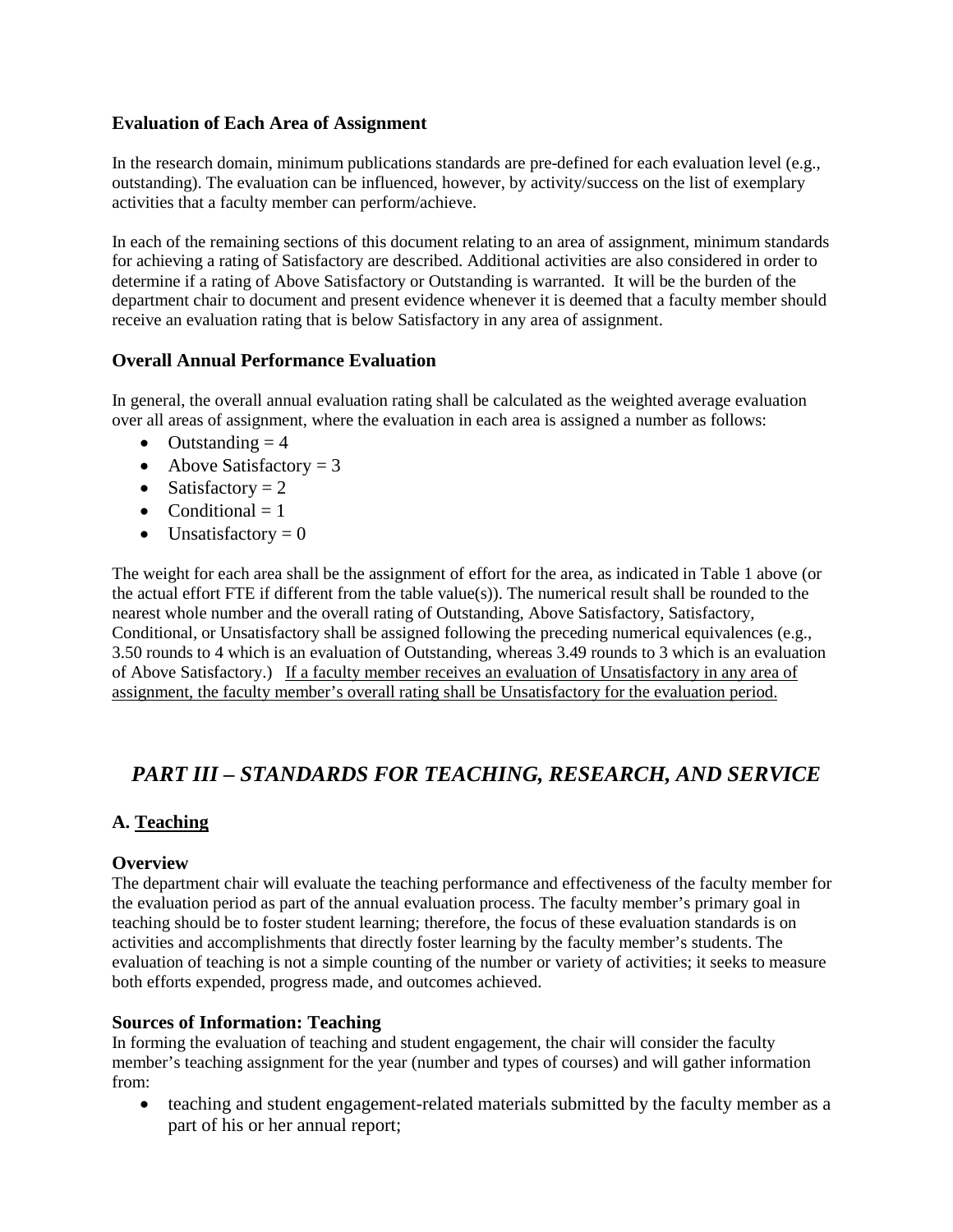- feedback from students, peers, and others regarding the faculty member's teaching performance and effectiveness. If the chair receives negative feedback that might reasonably be expected to impact the faculty member's annual evaluation, the faculty member will be informed of this feedback in writing as soon as practicable and provided the opportunity to respond to it;
- reports such as student perception of instruction (SPI) and written comments, Faculty Center for Teaching and Learning reports of attendance at sessions, etc.; and
- teaching observations and evaluations, if conducted. If the chair, designee, or peer conducts observation and evaluation of teaching, it will be done according to the requirements of the collective bargaining agreement and on an equitable basis (e.g., same defined group such as all faculty members in the first two years of UCF employment, all faculty members earning evaluations below Satisfactory in the previous year, etc.).

## **Teaching Activities: Defined**

It is important to clearly delineate faculty activities that are classified as "teaching-related." For purposes of evaluation in the Department of Marketing, a teaching activity is defined as any in which the faculty member individually mentors, instructs, debates, discusses, and/or advises a UCF student or group of students. Thus, acting in the role of faculty advisor to a student organization is classified as a teachingrelated activity, as would making a presentation to a student group at the exchange, or serving as a member on a dissertation committee. However, attending a Meet and Greet event for the PSP would count as service. Grading a PhD comprehensive exam would also be considered a service activity since grading is done anonymously.

## **Minimum Standards for a Satisfactory Rating**

The minimum standards for teaching focus on the faculty member's teaching assignment, including work outside of the classroom that supports assigned classes, the students enrolled in the classes, and potentially, students other than those specifically enrolled in classes. By design, these standards support and affirm the department's and college's commitments to student learning and success. Efforts that are "requested by the chair" will be distributed equitably across the faculty members in the department.

In order to earn a rating of Satisfactory or higher, the faculty member must accomplish all of the following for each course taught during the evaluation period:

- o Course content and materials (text, lectures, cases, slides, online content, etc.) must reflect contemporary research and practice in the discipline; current topic coverage, clear application to marketing practice, reflects process of continual review and revision (if course has been taught multiple times);
- o syllabus must meet all university, college, and department requirements and include clearly-stated course objectives, learning outcomes, and evaluation (grading) procedures;
- o structure and deliver courses as described in the syllabus in order to achieve the stated learning outcomes; appropriate use of technology, e.g., web courses, highquality course materials, appropriate text/readings, relevant guest speakers, utilizes generally accepted structure/delivery modes in classes, etc.
- o provide informative and timely performance feedback to students (e.g., grades and comments on assignments).
- o hold classes as scheduled, including a final exam or other evaluated activity during the scheduled final exam period, unless an exemption is granted by the chair prior to the beginning of the teaching term;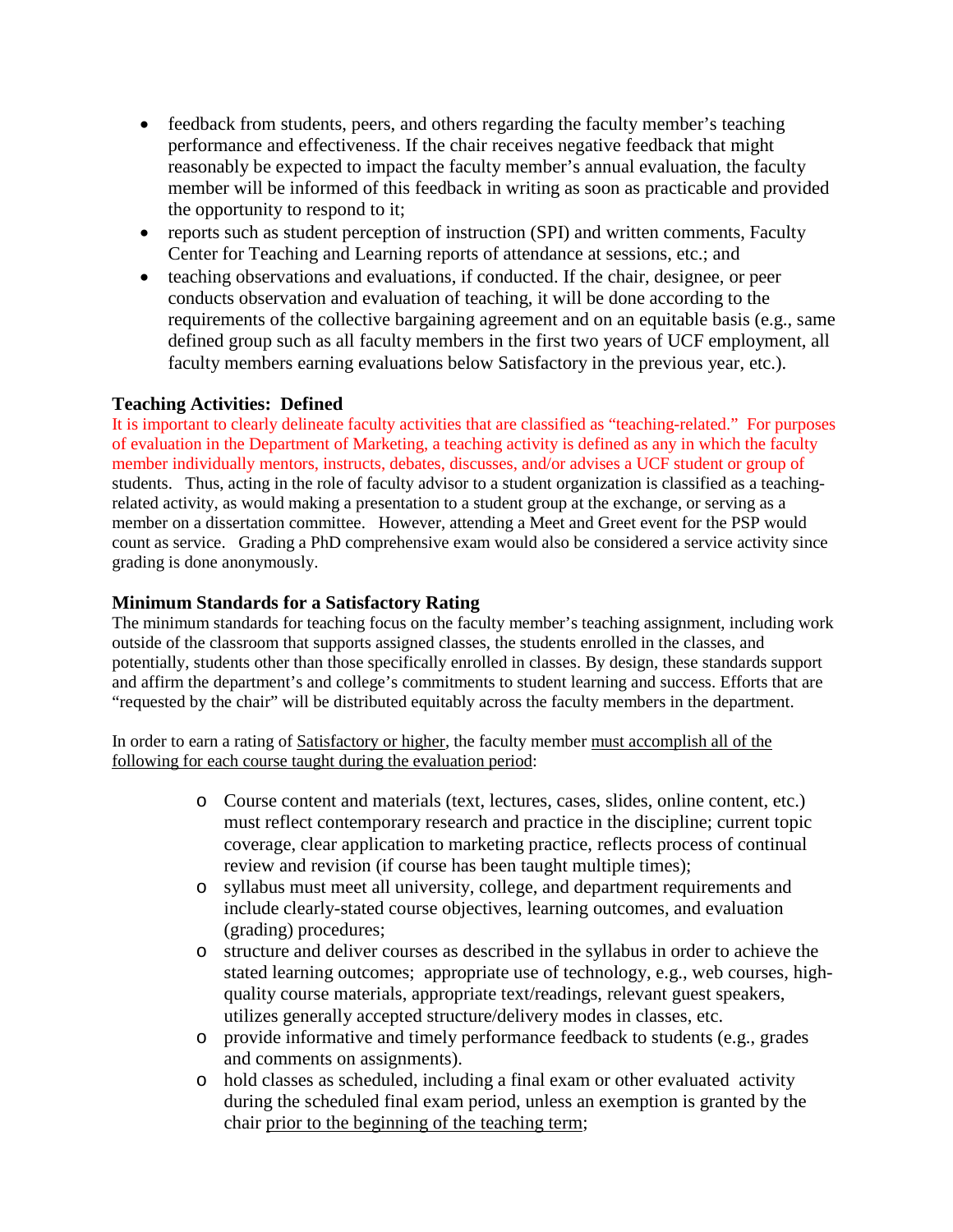- o be available a minimum of 1 hour per week for each 3-hour course outside of class for student consultation time, be available for additional appointments with students at mutually convenient times, and respond to student emails and phone calls in a timely manner;
- o earn an aggregate rating of Good, Very Good, or Excellent for "Overall Effectiveness of the Instructor" from at least 50% of students responding to the Student Perception of Instruction (SPI) instrument across all courses taught during the evaluation period;
- o receive evaluations of Satisfactory or higher on teaching observations, if conducted. A rubric for teaching observation feedback will be provided to the faculty member in advance;
- o if applicable and requested, collect and provide data or feedback needed for course and program assessment of learning on a timely basis; and
- As a member of the Department of Marketing, and/or if requested by the Chair/Dean:
	- o take an active part in curricular or program review and accreditation activities;
		- o take an active role in curricular or program development;
	- o serve appropriately as a committee member on an Honors-in-the-Major thesis;
	- o participate in peer teaching observations, if used; and
- as a teaching professional:
	- o If prior evaluation period's overall teaching evaluation was Satisfactory or lower, attend at least two sessions or events during the current evaluation period designed to improve teaching quality. This could include FCTL winter or summer conferences or other training and learning sessions scheduled throughout the year, attending CBA/department teaching seminars, and teaching-related sessions at academic conferences, online webinars on teaching, CDL, etc.;
	- o maintain academic and/or professional qualifications necessary under accreditation standards (SACS and AACSB) for your faculty classification and rank within that classification; and
	- o adhere to the standards of conduct described in the UCF Faculty Handbook.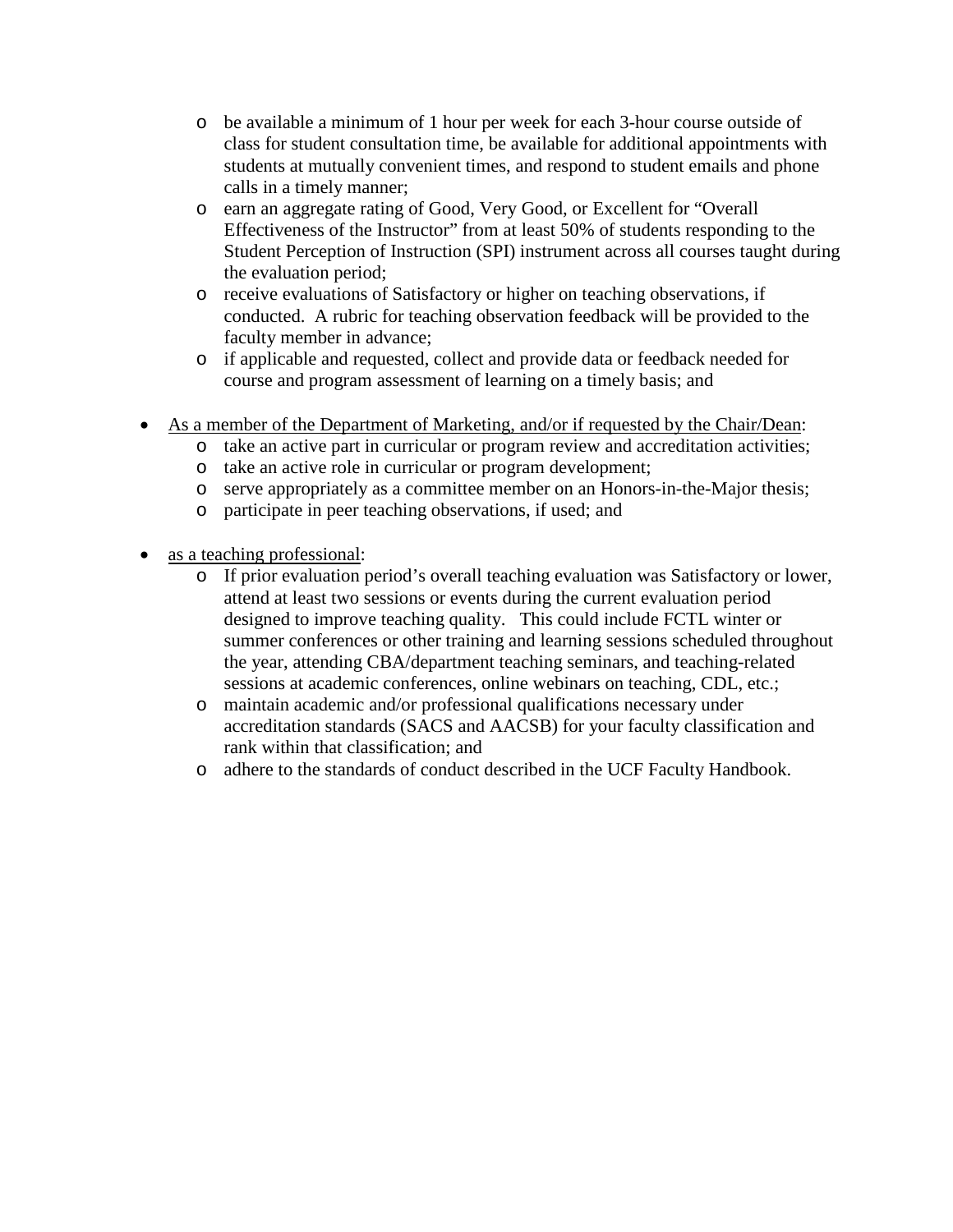## **Critical Teaching Activity Dimensions**

If the faculty member meets the minimum standards for a Satisfactory rating as described above, the chair will consider activities undertaken on five critical teaching dimensions listed in the table below:

|                                        |                     | Above               |             |
|----------------------------------------|---------------------|---------------------|-------------|
| <b>Teaching Activity Dimension</b>     | <b>Satisfactory</b> | <b>Satisfactory</b> | Outstanding |
| 1. Course Content/Delivery             |                     |                     |             |
| 2. Course Rigor                        |                     |                     |             |
| 3. Student Engagement                  |                     |                     |             |
| 4. Student Perception (SPIs)*          |                     |                     |             |
| 5. Additional Activities per Agreement |                     |                     |             |

Note: Winning a University, College, or Professional Association's teaching award is *prima facie* evidence of Outstanding teaching, and the overall evaluation will reflect that.

\* Student Perception (SPIs): Satisfactory (within 0.20 above/below the College mean for the size of course; Above Satisfactory (GT 0.20 above the College mean for the size of course; Outstanding (GT 0.40 above the College mean for the size course. For the lecture capture core courses the College mean for classes GT 100 will be the reference point.

*Outstanding* will be assigned if the faculty member meets the minimum standards for a rating of Satisfactory in teaching and either (a) there is documented evidence of exceptional levels of quality, difficulty, success, variety, and/or number of occurrences in items related to the dimension, with no apparent improvements needed and/or (b) the faculty member has achieved or exceeded all goals agreed to by the faculty member and chair at the beginning of the evaluation period for specific teaching-related activities.

*Above Satisfactory* will be assigned if the faculty member meets the minimum standards for a rating of Satisfactory on teaching and either (a) there is documented evidence of advanced levels of quality, difficulty, success, variety, and or number of occurrences in items related to the dimension, with few apparent improvements needed, and/or (b) the faculty member has put forth substantive efforts towards and has achieved or exceeded a majority of the goals agreed to by the faculty member and chair at the beginning of the evaluation period for teaching-related activities.

*Satisfactory* will be assigned if the faculty member meets the minimum standards for a rating of Satisfactory and there is little or no evidence of any additional activities in teaching.

*Conditional* will be assigned on teaching if the faculty member does not meet the minimum standards for a rating of Satisfactory for the current evaluation period and was not assigned a Conditional or Unsatisfactory rating on teaching for the previous evaluation period.

*Unsatisfactory* will be assigned on teaching if the faculty member does not meet the minimum standards for a rating of Satisfactory for the current evaluation period and was assigned a Conditional or Unsatisfactory rating on teaching for the previous evaluation period.

## **Overall Teaching Evaluation:**

The overall annual teaching evaluation is determined by the distribution of evaluations on the five dimensions in the table. In order to achieve an overall evaluation of Outstanding, a faculty member must be rated as Outstanding on 3 or more of the dimensions above. Similarly, achieving a rating of Satisfactory on 3 or more of the dimensions will yield an overall evaluation of Satisfactory. An Above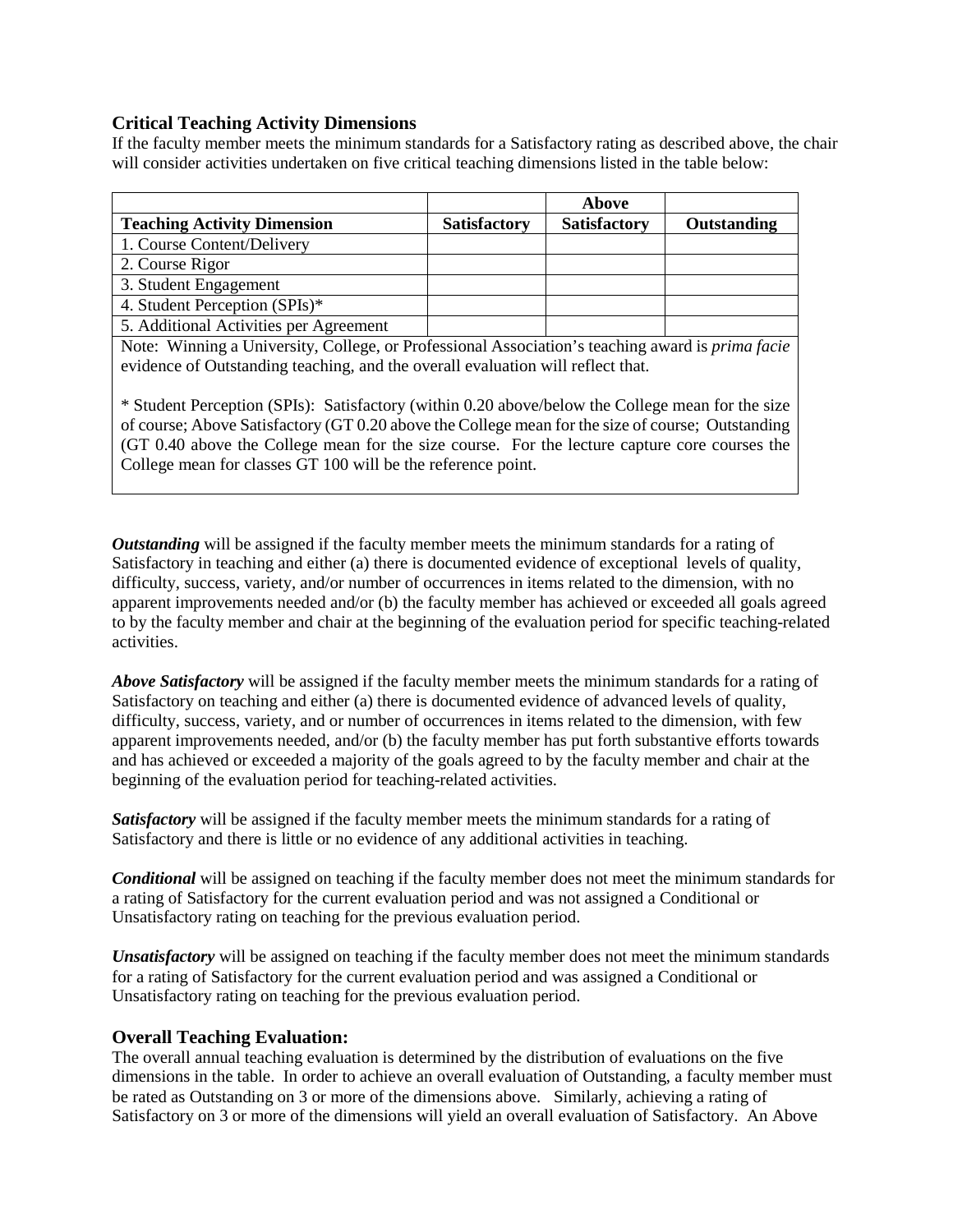Satisfactory evaluation can be achieved in several ways, for example: Content: Satisfactory; Delivery/Pedagogy: Above Satisfactory; Engagement: Above Satisfactory; SPIs: Outstanding, and Additional activity; Outstanding. The overall evaluation would be Above Satisfactory since Outstanding was achieved on only two of the dimensions. Another example: Content: Satisfactory; Delivery/Pedagogy: Satisfactory; Engagement: Above Satisfactory; SPIs: Above Satisfactory, and Additional activity; Outstanding. The overall evaluation would be Above Satisfactory since, again, only one dimension was rated Outstanding, and only two dimensions were rated Satisfactory.

It will be the burden of the department chair to document and present evidence whenever it is deemed that a faculty member should receive an evaluation rating that is lower than Satisfactory in any area of assignment. In determining the teaching evaluation (Satisfactory, Above Satisfactory, Outstanding) for each of the five dimensions the chair will provide comments that explain how the evaluation was determined. (see example below for *Course Content/Delivery*). If a faculty member does not meet the minimum for a Satisfactory rating on any of the dimensions in the table, the chair will provide suggestions for improvement and will discuss those with the faculty member in person. The expectation is that the problem will be rectified in the next evaluation period.

| <b>Course Content/Delivery: Satisfactory</b> | <b>Above Satisfactory</b> | Outstanding |
|----------------------------------------------|---------------------------|-------------|
| Comments:                                    |                           |             |
|                                              |                           |             |
|                                              |                           |             |
|                                              |                           |             |

## **Critical Teaching Dimensions and Exemplars: Non-Exhaustive Listing**

## **1. Course Content/Delivery**

- a. Successfully deliver a course to take it significantly beyond the scope normally associated with the topic listing in a textbook, and/or topics normally covered in the course.
- b. Deliver course in a fashion that represents a significant departure from the department status quo;
- c. Successfully develop and/or manage a program-wide student competition as part of course requirements, e.g., capstone competition;
- d. Prepare and deliver a new course that you have not taught before; and
- e. Successfully teach multiple in-load course preps (3 or more) in a semester
- f. Successfully developing and/or delivering a high impact international educational experience for students through faculty-led exchanges.
- g. Strategically integrate guest speakers into a class who provide perspectives that enhance student learning beyond the text and/or the instructor.
- h. Successfully integrate a new service learning experience into course(s).
- i. Employ challenging new student projects with companies/organizations in the region.
- j. Propose and deliver a new course never before offered at UCF;

## **2. Course Rigor**

a. Type, number, and level of deliverables in a course are at a level expected for the specific course, recognizing that different programs and courses within the curriculum vary in expectations.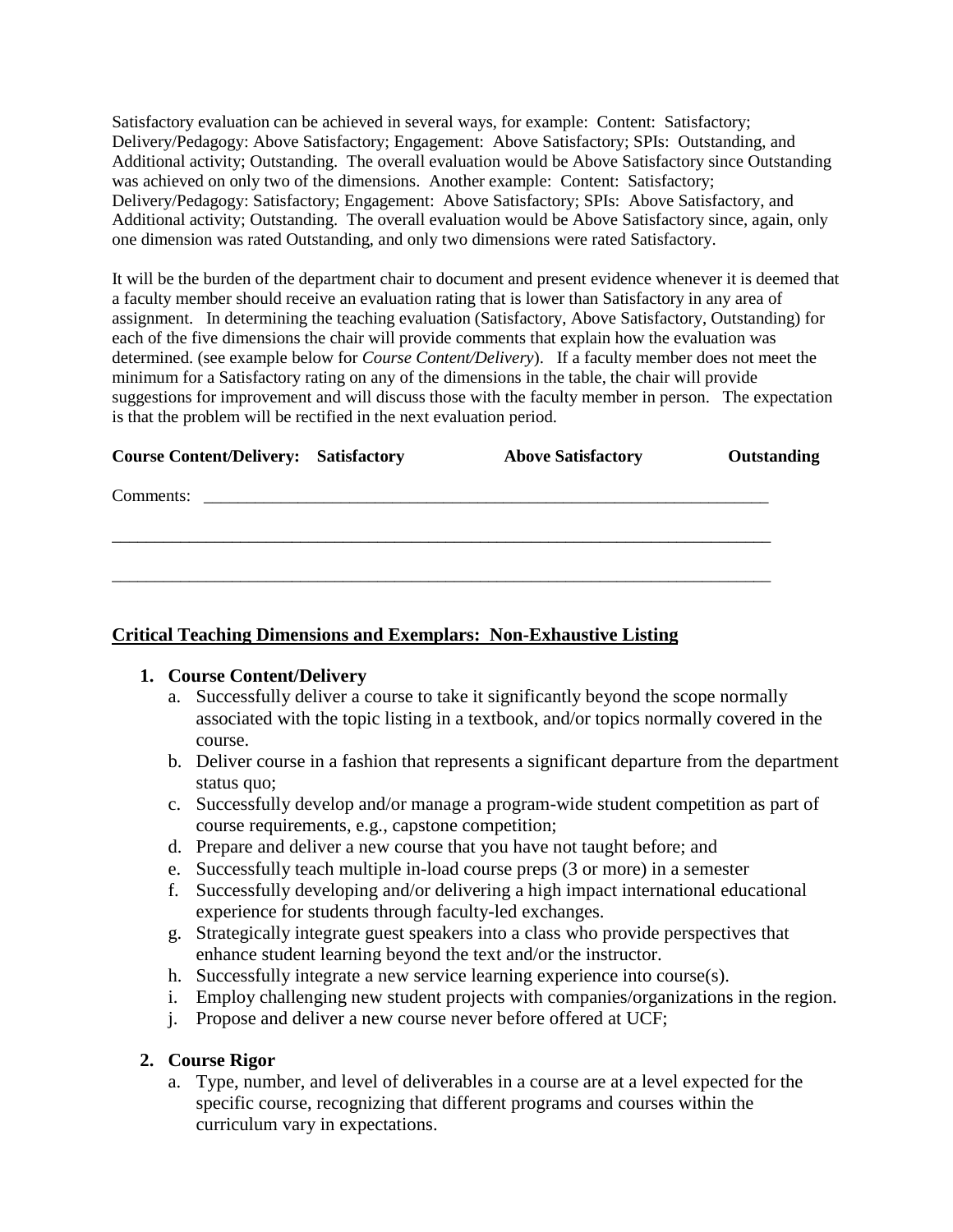b. Grade distributions in courses taught are at a level expected for the specific course.

## **3. Student Engagement**

- a. Serve with distinction as chair or co-chair of Ph.D. dissertation committee;
- b. Participate with distinction in a formal student mentoring program;
- c. Serve with distinction as a member of a dissertation committee;
- d. Receive a College or National mentoring award, e.g., Dean's Excellence….;
- e. Serve with distinction as Honors-in-Major thesis committee chair/co-chair;
- f. Serve with distinction on Honors-in-Major committee member;
- g. Successfully supervise one or more independent studies or directed research projects;
- h. Organize and manage successfully a directed research seminar series for UG or MBA students. (multiple students involved);
- i. Serve with distinction as a faculty advisor to a registered, business-related, student organization;
- j. Serve with distinction as an advisor/mentor to one or more student competition teams;
- k. Participate with distinction in student-focused events in which you have a speaking role (e.g., Welcome to the Majors, Majors lunch with the faculty, Job Fairs, Career Fest, student competitions, graduations receptions, etc.; and
- l. Participate with distinction as a Speaker at the Exchange.

## **4. Additional Teaching Activities to Propose in Meeting with Chair:**

There may be additional activities that might be suggested by the faculty member in the meeting with the chair since the above listing is not exhaustive. An example would be preparing and delivering a teaching workshop for FCTL.

## **B. Research**

## **Overview**

Faculty with a research assignment will be evaluated on the basis of research publications, supplemented with a variety of additional exemplary research activities. The research publication component of this assignment dimension will be evaluated on the basis of activity over the most recent five-year period. A specific research publication may be counted for a maximum of five evaluation periods. Research accomplishments will be rated using the weights shown in Table 1.

The chair shall consider the research productivity and the contribution of this productivity to each faculty member's research program and to the mission and goals of the department and college. This assessment includes the quantity and quality of publications in scholarly journals and other academic outlets, research contracts and grants, and other exemplary activities, as noted below. A listing (non-exhaustive) of journals and their respective categories is provided in the Appendix 3.

## **Sources of Information**

In the evaluation of research and creative activity, the chair will evaluate the caliber of the faculty member's most recent five-year publication record, as measured by the categories of the journals in which those publications appear. Newly-hired faculty members direct from a Ph.D. program may count their publications from their programs, as long as the 5-year window is not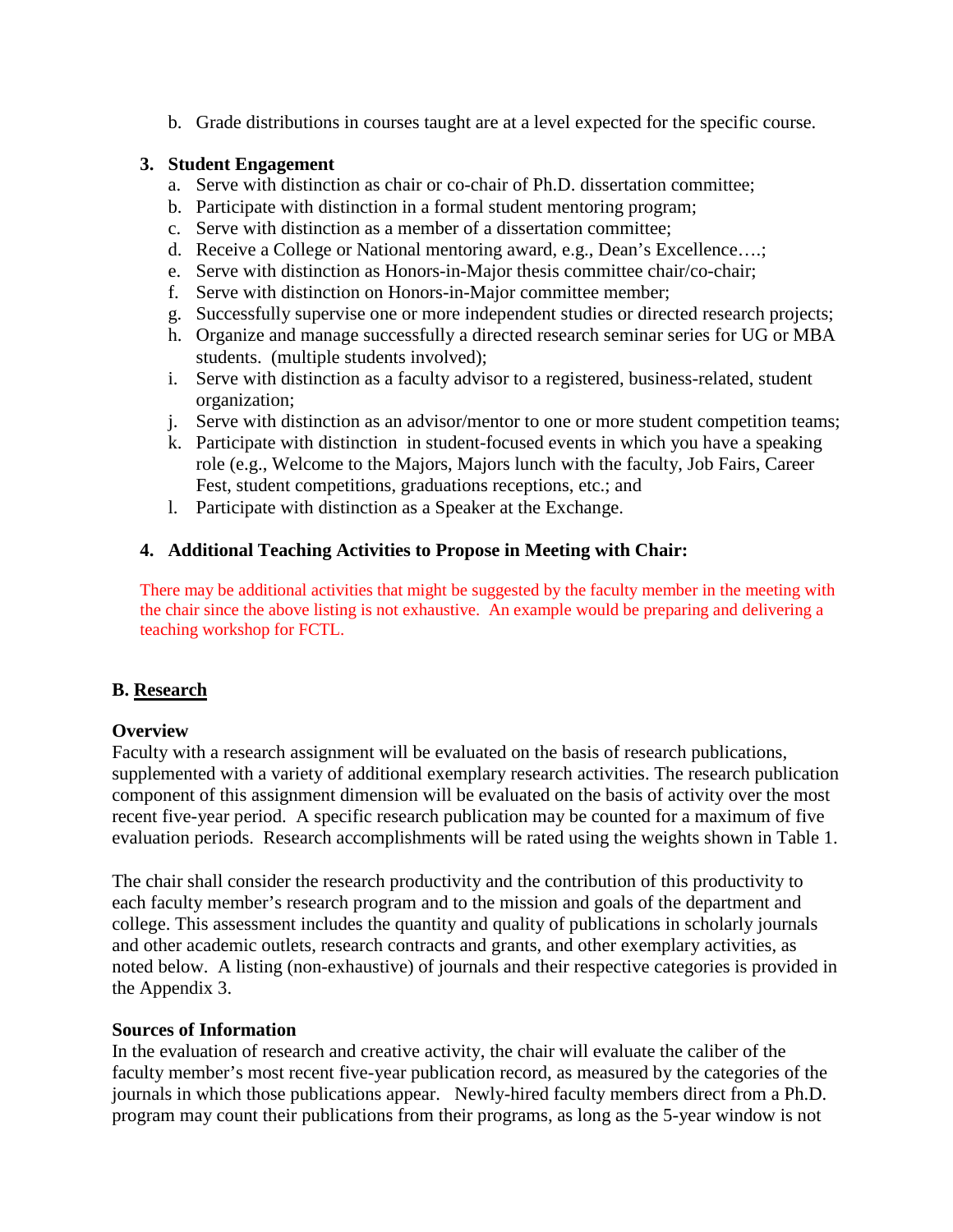exceeded. New faculty with prior academic experience who bring no years credit towards promotion/tenure may count research publications from their prior positions, as long as the 5 year window is not exceeded. Newly-hired faculty members who bring some number of years credit towards tenure from prior positions may count research publications from those prior positions, as long as the 5-year window is not exceeded. The chair will rely on information provided in the faculty member's annual evaluation portfolio to gauge the quality and quantity of the supplemental research activities (exemplars) engaged in during the annual evaluation period, again with a window not to exceed five years.

## **Minimum Standards for a Satisfactory Rating**

A rating on research activities will only be provided for department faculty who have a research assignment. Generally speaking, faculty in the Instructor classification will have no research assignment, and instead will be provided an evaluation for professional development (see Professional Development Section). Furthermore, faculty in the rank of lecturer or tenure track classifications have different research assignment weights, so the minimum standards for a satisfactory rating will differ depending upon those research assignment weights. Table 2 below displays those minimum standards for all faculty who have a research activity assignment.

Necessarily, new faculty with publications from their PhD programs and/or prior academic positions will need to establish and accumulate a research record at UCF that is consistent, programmatic, and sufficient in quality and quantity. Thus, research evaluation for faculty with 3 or fewer years of credit towards promotion/tenure will be at the discretion of the chair, and based on quantity and quality of research publications, the programmatic focus of the research, and the nature, quality, and quantity of work in process. In any case, a basic criterion for a Satisfactory evaluation for all faculty is to maintain status as academically qualified with respect to AACSB/SACS, as follows:

**Track F:** Maintenance of academic qualification for AACSB/SACS accreditation (during the 5 year window) at least at the Scholarly Academic (SA)-doctoral level.

**Track E:** Maintenance of academic qualification for AACSB/SACS accreditation (during the 5 year window) at least at Scholarly Academic (SA)-masters level.

**Tracks C and D:** Maintenance of academic qualification for AACSB/SACS accreditation (during the 5-year window) at least at the Scholarly Academic (SA)-master's level. **Tracks A and B:** Maintenance of academic qualification for AACSB/SACS accreditation (during the 5-year window) in at least one of the following categories: Practice Academic (PA), Scholarly Practitioner (SP), Instructional Practitioner (IP).

## **Cumulative Progress Reviews--Promotion and Tenure**

Prior to the conclusion of the Spring term, tenure-earning faculty members in the Department of Marketing will be independently reviewed each year by a department committee comprised of all tenured faculty members. In addition, reviews will be conducted independently by the department chair and Dean. Each tenure-earning faculty member will submit for review a comprehensive dossier of research publications and work in progress, in addition to his/her annual performance report. Promotion and tenure appraisals are based on cumulative performance, including the current year. Appendix 5 contains the Department of Marketing *Criteria for Promotion and Tenure*.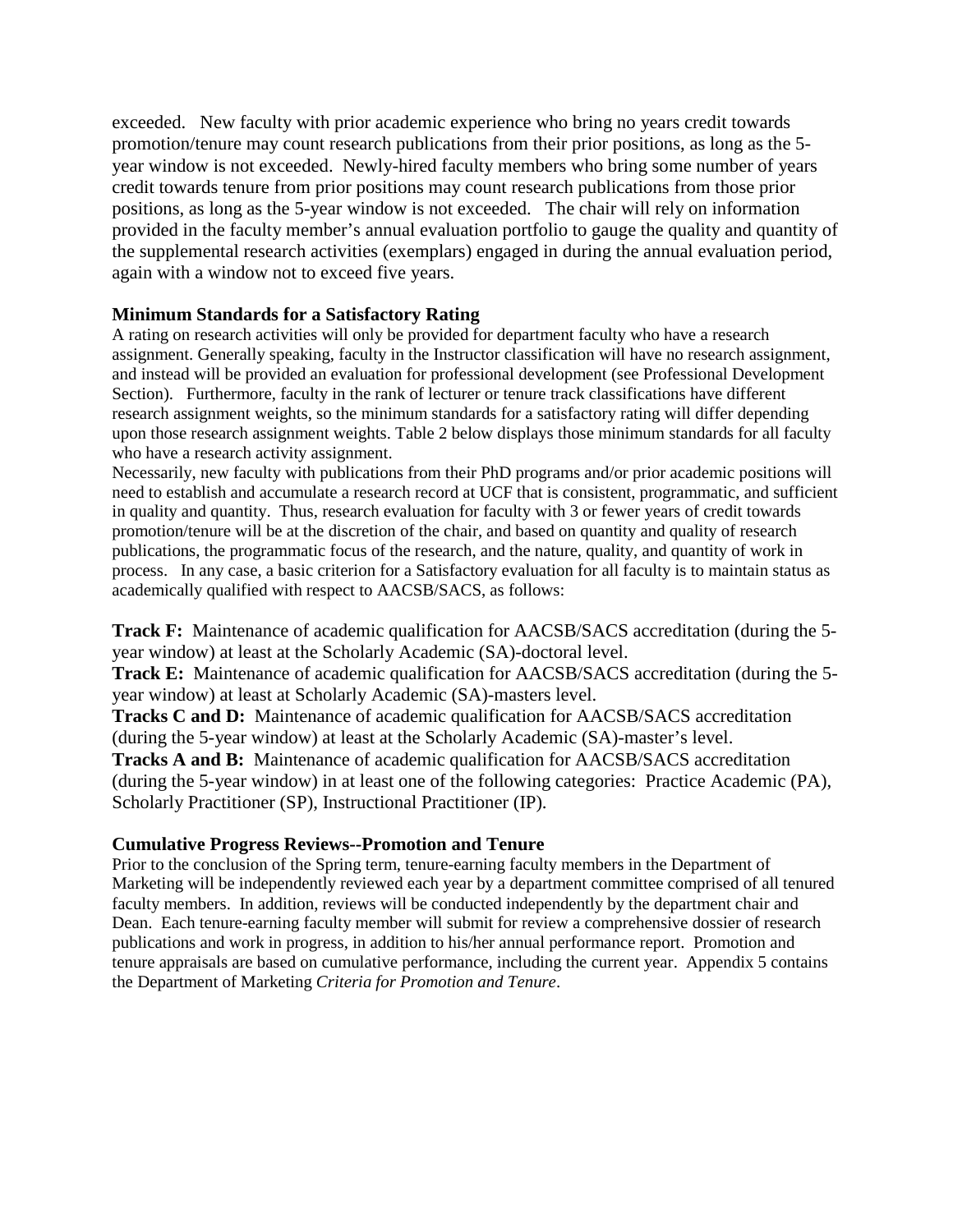|           |                           |                        | Table 2. Research Performance Standards |                        |                        |                         |
|-----------|---------------------------|------------------------|-----------------------------------------|------------------------|------------------------|-------------------------|
| Rating    | <b>Trk.F-3 Courses</b>    | <b>Trk.E-4 Courses</b> | <b>Trk.D-5 Courses</b>                  | <b>Trk.C-6 Courses</b> | <b>Trk.B-7 Courses</b> | <b>Trk.A-8 Courses</b>  |
| $\Omega$  | Minimum: Two $A+$         | Minimum: One $A+$      | Minimum: Two A-                         | Minimum: One A-        | Minimum: Two B         | Minimum: One B          |
|           | and one A-                | and two A-             |                                         | and one B              |                        |                         |
|           |                           |                        |                                         |                        |                        |                         |
|           | Additional: At least<br>5 | Additional: At least 4 | Additional: At least 2                  | Additional: At least 2 | Additional: At least 2 | Additional: At least 1  |
| <b>AS</b> | Minimum: One $A+$         | Minimum: One $A+$      | Minimum: Two B                          | Minimum: One B         | Minimum: One           | Minimum: One            |
|           | and two A-                | and one A-             |                                         | and one additional     | journal (any category) | journal (any category)  |
|           |                           |                        |                                         | journal (any           |                        |                         |
|           |                           |                        |                                         | category)              | Additional: At least 2 | Additional: At least 1  |
|           | Additional: At least      | Additional: At         | Additional: At least                    | Additional: At least 2 |                        |                         |
|           |                           | least 3                |                                         |                        |                        |                         |
| S         | Minimum: One $A+$         | Minimum: Two A-        | Minimum: Two                            | Minimum: Two           | Minimum: One           | Minimum: One            |
|           | and one A-                |                        | journals (any                           | journals (any          | journal (any category) | journal (any category)  |
|           |                           |                        | category)                               | category)              |                        |                         |
|           |                           |                        |                                         |                        | Additional: At least 1 | <b>Additional: None</b> |
|           | Additional: At least      | Additional: At         | Additional: At least 2                  | Additional: At least 1 |                        | required                |
|           |                           | least 3                |                                         |                        |                        |                         |

*Conditional* will be assigned on research if the faculty member does not meet the minimum standards for a rating of Satisfactory for the current evaluation period and was not assigned a Conditional or Unsatisfactory rating on research in the previous evaluation period.

*Unsatisfactory* will be assigned on research if the faculty member does not meet the minimum standards for a rating of Satisfactory for the current evaluation period and was assigned a Conditional or Unsatisfactory rating on research in the previous evaluation period.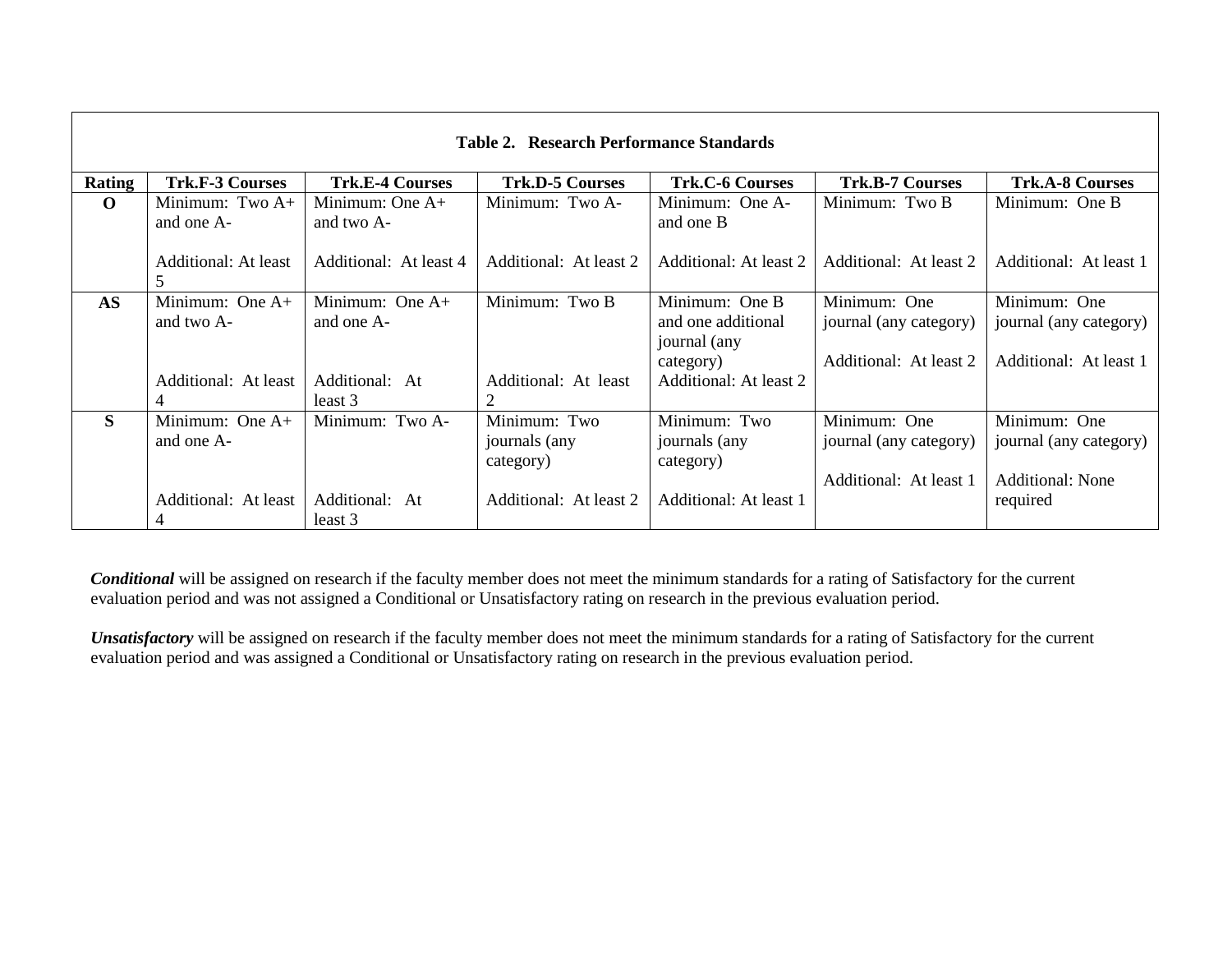## **Exemplary Research Activities:**

- 1. Accepted and conditionally-accepted publications in peer-reviewed journals beyond the requirements in Table 2 (during the 5-year window)
- 2. Accepted and conditionally-accepted publications in proceedings of national and international conferences beyond the requirements in Table 2 (current evaluation year)
- 3. Research presentations at international, national and regional conferences (current evaluation year)
- 4. Internal and external awards recognizing published research (current evaluation year)
- 5. Best paper award from national or regional conferences (current evaluation year)
- 6. Principle or co-investigator on external contract or grant > \$50,000
- 7. Guest research lectureship at other colleges, universities, and institutes during the current evaluation year
- 8. Research presentations made to the business community (current evaluation year)
- 9. Significant international, national, or regional awards (current evaluation year)
- 10. Publication of research books or research monographs (during the 5-year window)
- 11. \*Significant research award (s) from journals, external organizations, etc. during the current evaluation year
- 12. \*RIA award from UCF (date of award in current evaluation year)
- 13. \*University Excellence in Research Award (date of award in current evaluation year)
- 14. \*University Pegasus Professor Award (date of award in current evaluation year)
- 15. \*CBA Excellence in Research Award (date of award in current evaluation year)
- 16. Co-authored article(s) with doctoral students in a peer-reviewed journal (acceptance in current evaluation year).
- 17. Research workshops conducted (internal and external) during the current evaluation year
- 18. Sole authorship in a top journal (Category A- or above) during the 5-year window
- 19. Publications that have a particularly strong impact/contribution/significance to theory, method, and/or practice as indicated by citation indices, etc. (5-year window).
- 20. Best publication award by a national scholarly organization or journal (date of award in current evaluation year)
- 21. Best paper award at a national conference (date of award in current evaluation year)
- 22. Evidence that faculty member has established an international/national reputation in a specific area of research
- 23. Demonstration of a programmatic approach to research during the 5-year window
- 24. Successful completion of other research-related activities as assigned by the chair during the evaluation year (current evaluation year)

**Notes:** (1) The above list of research exemplars is not exhaustive; faculty members may bring to the attention of the chair and document activities not included in the above list that may be counted towards the research performance evaluation. (2) Winning any of the research awards marked with an asterisk (\*) during the evaluation year results in a research evaluation of Outstanding for the current evaluation year. (3) The faculty member and department chair may determine that certain research activities that require extraordinary time commitments may count as more than one research activity. (4) For all faculty members with a research assignment the chair has the discretion to evaluate and apply research equivalencies to the minimum publication standards in the tables, as well as the discretion to evaluate the contribution, value, and quality of out-of-field (non-marketing) publications, and to utilize judgment in the evaluation of research activity of lecturers and instructors.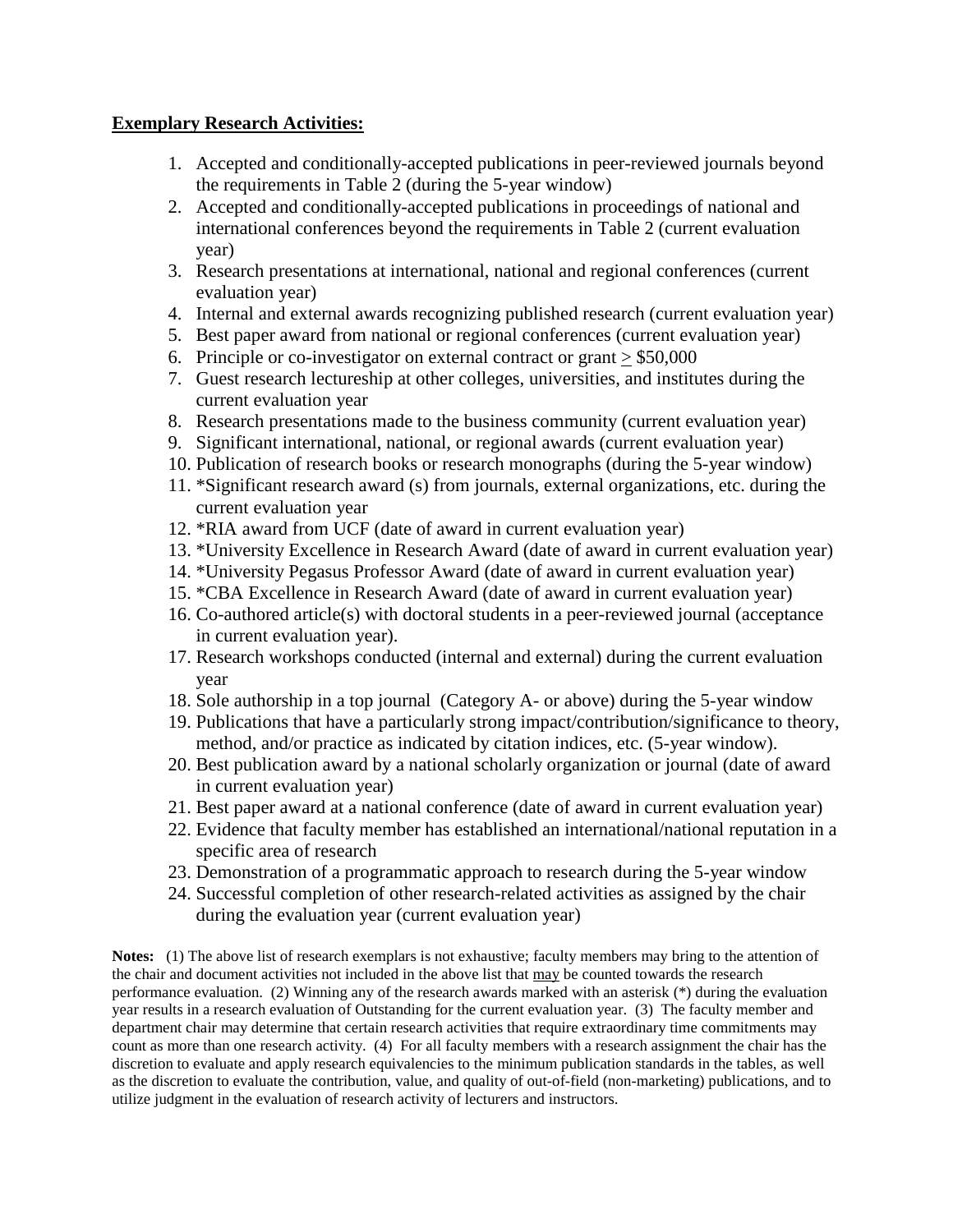## **C. Service**

## **Overview**

The department chair will evaluate the department, college, university, and professional service efforts and achievements of the faculty member for the evaluation period as part of the annual evaluation process. The faculty member's primary goal in service should be advancing the interests and meeting the needs of the university (i.e., Department, College of Business Administration, University of Central Florida), and the profession (e.g., academic associations, research publication outlets, practitioner associations, etc.). The amount and type of service expected of a faculty member will vary by rank and experience. The evaluation of service is not a simple counting of the number or variety of activities; it seeks to consider both effort expended and outcomes achieved. As such, membership on a committee that measured minimal or no activity or accomplishments during the year would not be counted. In workload tracks A and B (8 and 7 courses, respectively), professional development is included as an activity under service. The "X"s in the table below depict how the expectations for service activity may vary by rank; the table is not a depiction of required activities, realizing that there is always a compensatory nature to service. The actual service activities a faculty member aspires to or engages in will be communicated in the meeting with the chair. It is the expectation that faculty members of advanced rank and/or academic experience will take leadership roles in appropriate areas of service, e.g., chairing a curriculum review committee.

| <b>Service To:</b>    | <b>Professor</b> | Assoc. Prof. | Assist. Prof. | Lecturer | <b>Instructor</b> |
|-----------------------|------------------|--------------|---------------|----------|-------------------|
| <b>Department</b>     |                  |              |               |          |                   |
| <b>College</b>        |                  |              |               |          |                   |
| University            |                  |              |               |          |                   |
| <b>Academic Prof.</b> |                  |              |               |          |                   |
| <b>Business Prof.</b> |                  |              |               |          |                   |

#### **Sources of Information**

In the evaluation of service, the chair will consider the faculty member's interests, opportunities for service, and any service activities and related goals to which the faculty member and chair agreed at the beginning of the evaluation period. The chair will gather information from:

- documentation materials related to service submitted by the faculty member as a part of his or her annual report, which should thoroughly describe all activities; and
- public sources of information relating to the faculty member's service activities
- Input from committee chairs, administrators, and/or others familiar with a faculty member's contributions.
- Faculty members on workload tracks A and B will report their professional development activities for the current evaluation period and previous two years.

## **Service: Defined**

It is important to clearly delineate faculty activities that are classified as "service." For purposes of evaluation in the Department of Marketing, service is defined as any professional activity related to the faculty member's expertise performed (gratis) for the Department, College, University, Marketing Academic profession, Marketing business community, or higher education that supports the operations and advancement of that entity. It would not include any of the activities listed earlier in this document classified as teaching. For example, serving on the College DPRC is service, as is participating as a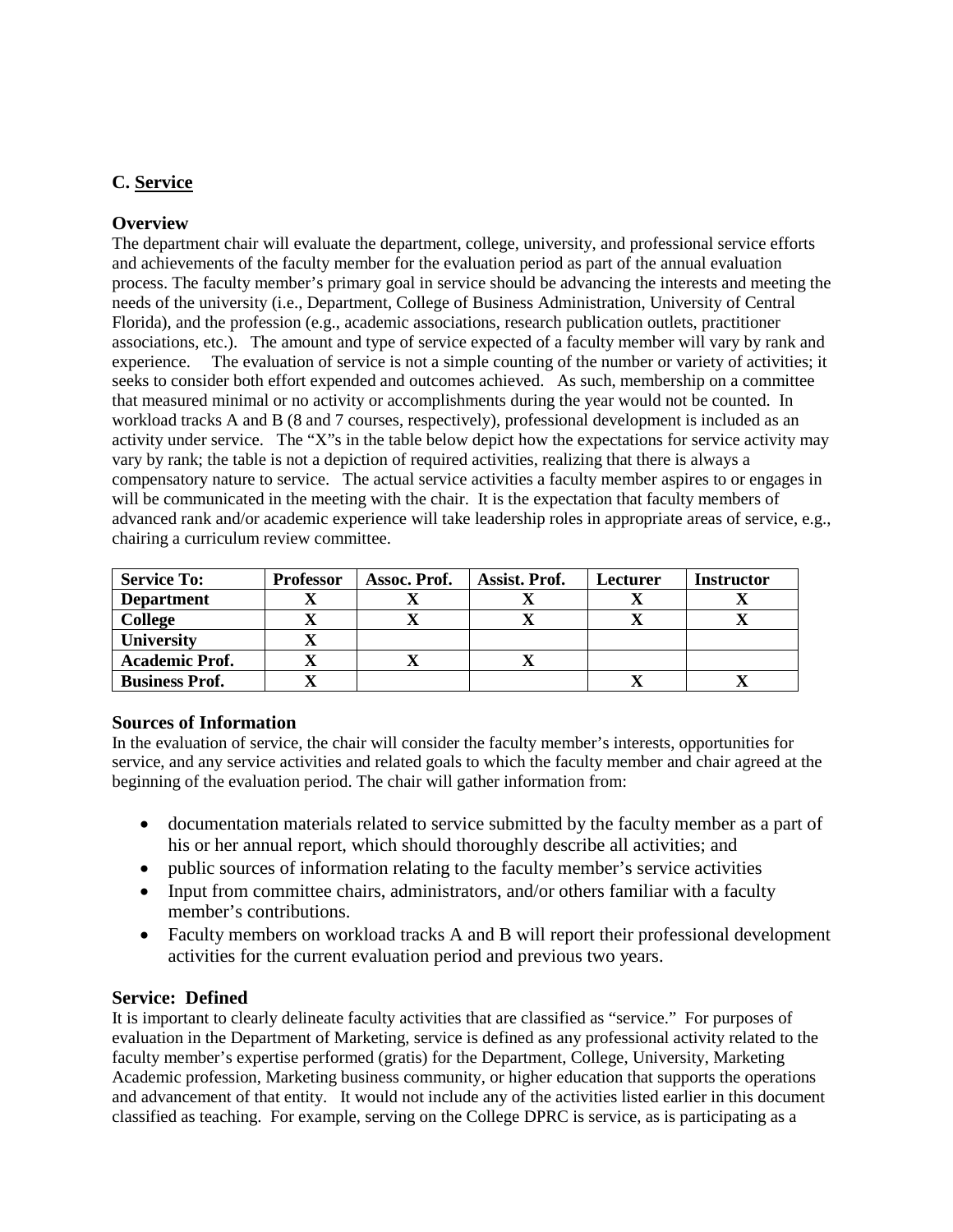grader for PhD comprehensive exams for the department, as is attending a luncheon for students to promote the marketing major, and as is acting as a coach for a local high school business club team preparing for a state competition.

## **Service Activities**

The following are examples of service activities that benefit the program, college, university, profession, and/or business community. These activities are not necessarily weighted equally. The chair will take into account the effort expended, the substance/depth of the activity, leadership roles assumed, and the outcomes achieved.

## *Department of Marketing*

- a. Serve with distinction as chair of any formal or ad hoc department committee
- b. Propose and implement an initiative for the benefit of the department, e.g., design and propose a supply chain management minor.
- c. Serve with distinction as a judge for a student competition or for student projects/presentations (note: this could also be at the College or University level).

## *College of Business Administration*

- a. Serve with distinction as chair of any formal or ad hoc college committee
- b. Provide valuable internal consulting services for the college, such as service as a Blackstone Launchpad faculty fellow
- c. Propose and assist in implementing an initiative for the benefit of the college, e.g., a cross-discipline conference on nutrition and consumer behavior

## *University of Central Florida*

- a. Serve with distinction as chair of any formal or ad hoc university committee
- b. Provide valuable internal consulting services to the university, such as to University Marketing

## *Academic Profession*

- a. Serve with distinction as a member of a journal's editorial review board, especially for premier or category A journals
- b. Serve with distinction as an area editor, especially for premier or category A journals
- c. Serve with distinction as an editor-in-chief, especially for premier or category A journals;
- d. Successfully deliver professional presentations to an academic association, e.g. AMA national
- e. Deliver an invited research presentation at a University (not job talks)
- f. Serve as track or session chair, discussant, and/or panel member at academic conferences/symposia
- g. Participate in designated activities of a professional academic association (e.g., AMA consortia organizer, etc.), especially at the national/international level
- h. Hold an elected position in a governing board of an academic associations, especially at the national/international level;
- i. Hold an elected office in an academic association, especially at the national/international level.

## *Business Community*

a. Successfully deliver professional presentation to national/international practitioner associations (e.g., SMPS, NAPM, AMA Professional Chapter, etc.)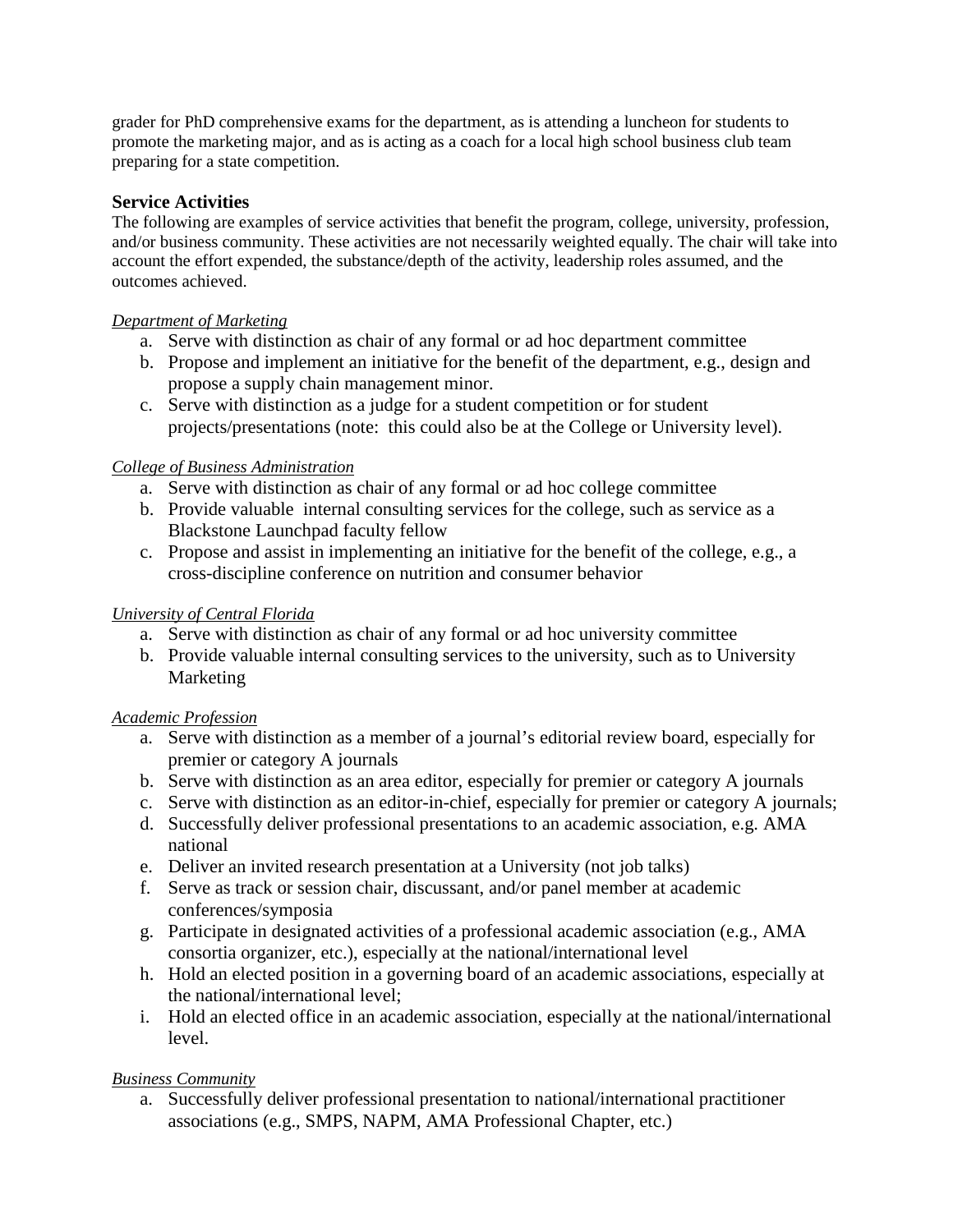- b. Serve as a judge for a professional competition, e.g., Marketer of the Year Award
- c. Deliver professional presentation in the Dean's Speaker Series
- d. Participate in designated activities of a professional practitioner association, especially at the national/international level
- e. Hold an elected position in a governing board of a practitioner association, especially at the national/international level;
- f. Hold an elected office in a practitioner association, especially at the national/international level.
- g. Build relationships/involvement with industry that benefit the department, college, and/or university in some tangible way.

## *Professional Development Activities-Tracks A and B*

The following list of activities related to professional development is not exhaustive. These activities are not necessarily weighted equally. The chair will take into account the effort expended, the substance/depth of the activity, and the outcome achieved (Also see Appendix 4).

- Continued education in a degree or non-degree program;
- Substantial consulting work that is paid or unpaid;
- Publish a textbook in some topical area of marketing or closely-related area;
- Receive a competitive internal grant related to teaching, e.g., SoTL;
- Receive an external grant related to teaching;
- Participation in teaching-related local/regional/national workshops or training modules during the evaluation period (e.g. FCTL, CBA teaching seminars, AMA teaching sessions at conference);
- Successfully deliver seminars/presentations (internal/external), e.g., FCTL, Parent's Weekend, New Student Orientations, etc.;
- Complete the IDL6543 class on web class design and development;
- Publish course workbooks, software for classroom use;
- Publish conference proceedings article on education topic;
- Publish a refereed journal article on education topic;
- achieve or maintaining formal professional certification;
- Noteworthy publication in academic<sup>[1](#page-15-0)</sup> or practitioner focused outlets;
- Successful delivery of an invited presentation at an academic or professional conference;
- Actively participate in an academic or professional conference;
- Serve on a consequential industry board;
- Actively participate in an owned business;
- Successfully teach an executive education session;
- Edit and/or review articles or books for possible publication;
- Successful completion of an industry internship;
- Publish substantive case study or studies; and
- Serve with distinction as an expert witness.

<span id="page-15-0"></span> $\overline{a}$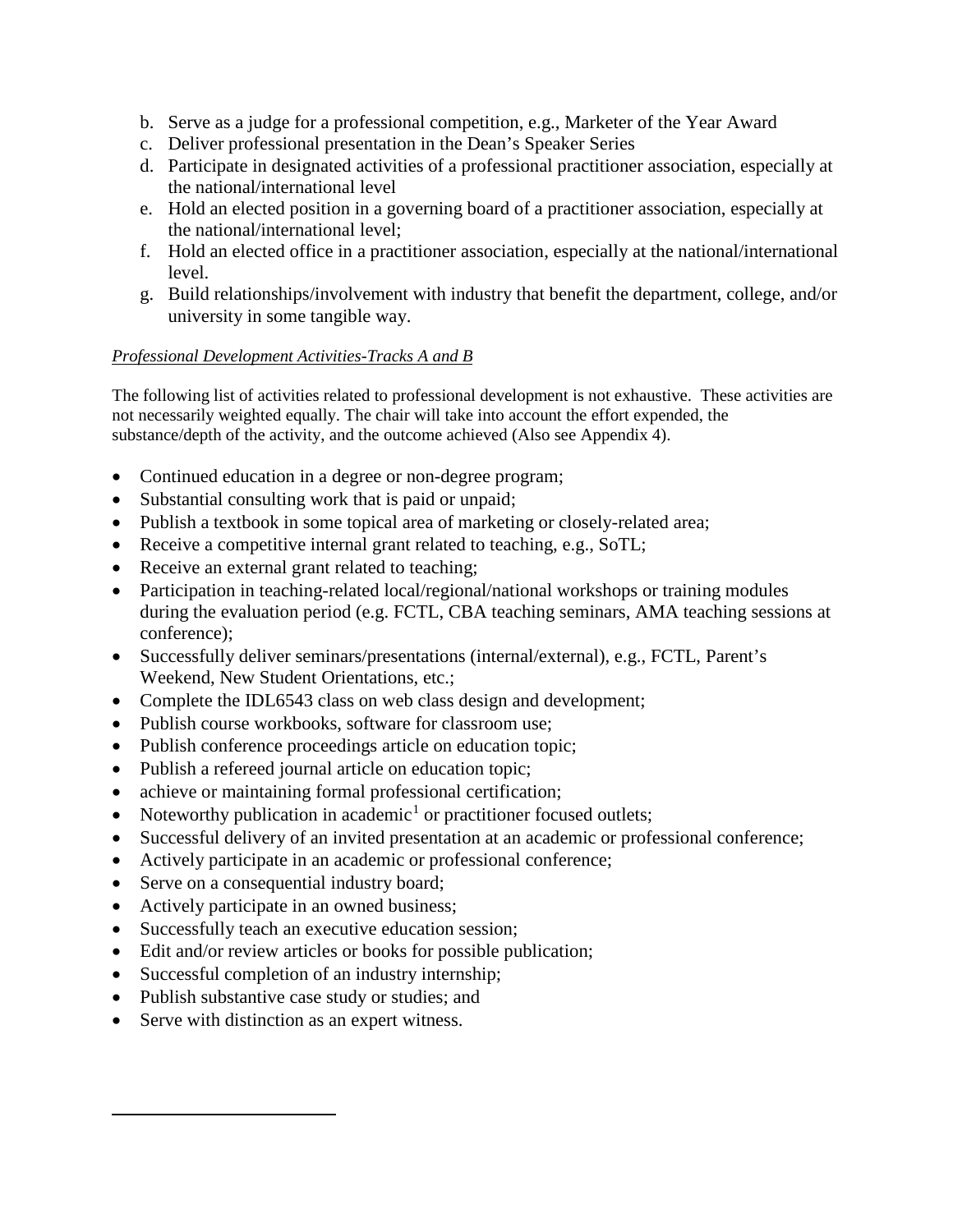<sup>1</sup> Publication of academic research may take more than a single year; therefore evidence of substantive research efforts, such as a completed working paper or a revise-and-resubmit request from a journal, will count as an exemplary activity in one year. Such activities are expected to have led to publication in the second year.

**Minimum Standards for a Satisfactory Rating-Tenured/Tenure-Earning Faculty**

In order to earn a rating of Satisfactory or higher, the faculty member must do all of the following:

- attend all department and college assembly meetings, as scheduled, unless explicitly excused by the chair;
- serve with distinction on at least two department, college, or university committees.
- attend commencement ceremonies as scheduled and requested by the chair;
- attend at least two of the following events (lunch with the majors, welcome to the major, CBA meeting with the President and Provost, among others)
- review research manuscripts when requested by journal editors and/or conference chairs (tenured/tenure-earning faculty and lecturers)
- actively attend and participate in department workshops and faculty recruiting events
- Complete in a timely fashion any ad hoc service assignment requested by the chair

## **Minimum Standards for a Satisfactory Rating-Non Tenure-Earning Faculty**

In order to earn a rating of Satisfactory or higher, the faculty member must do all of the following:

- attend all department and college assembly meetings, as scheduled, unless explicitly excused by the chair;
- serve with distinction on at least two department, college, or university committees.
- attend commencement ceremonies as scheduled and requested by the chair;
- attend at least two of the following events (lunch with the majors, welcome to the major, CBA meeting with the President and Provost, among others)
- regularly attend events at the Exchange
- maintain academic qualification in one of the following categories: Practice Academic (PA), Scholarly Practitioner (SP), Instructional Practitioner (IP).
- Complete in a timely fashion any ad hoc service assignment requested by the chair

## **Overall Service Evaluation-Tenured/Tenure-Earning Faculty**

The following examples of service activities that would generate different overall evaluations would be used in cases whereby the activities and goals agreement for service was not completed or not agreed upon.

**Outstanding** 

- *a.* meets the minimum standards for a rating of Satisfactory, and
- *b.* serves with distinction on the Editorial Review Board of a Premier journal and/or Editor at a Premier or Category 1A journal (without course release), and
- *c.* serves a professional organization in a voluntary non-elected service role that brings visibility to UCF. Alternatively, a faculty member who is not an editor might have a major elected role in a national or international professional service organization without course release and serves with distinction.

Note: Winning a University, College, or Professional Association's service award is *prima facie* evidence of Outstanding service and the overall evaluation will reflect that.

## *Above Satisfactory*

a. meets the minimum standards for a rating of Satisfactory, and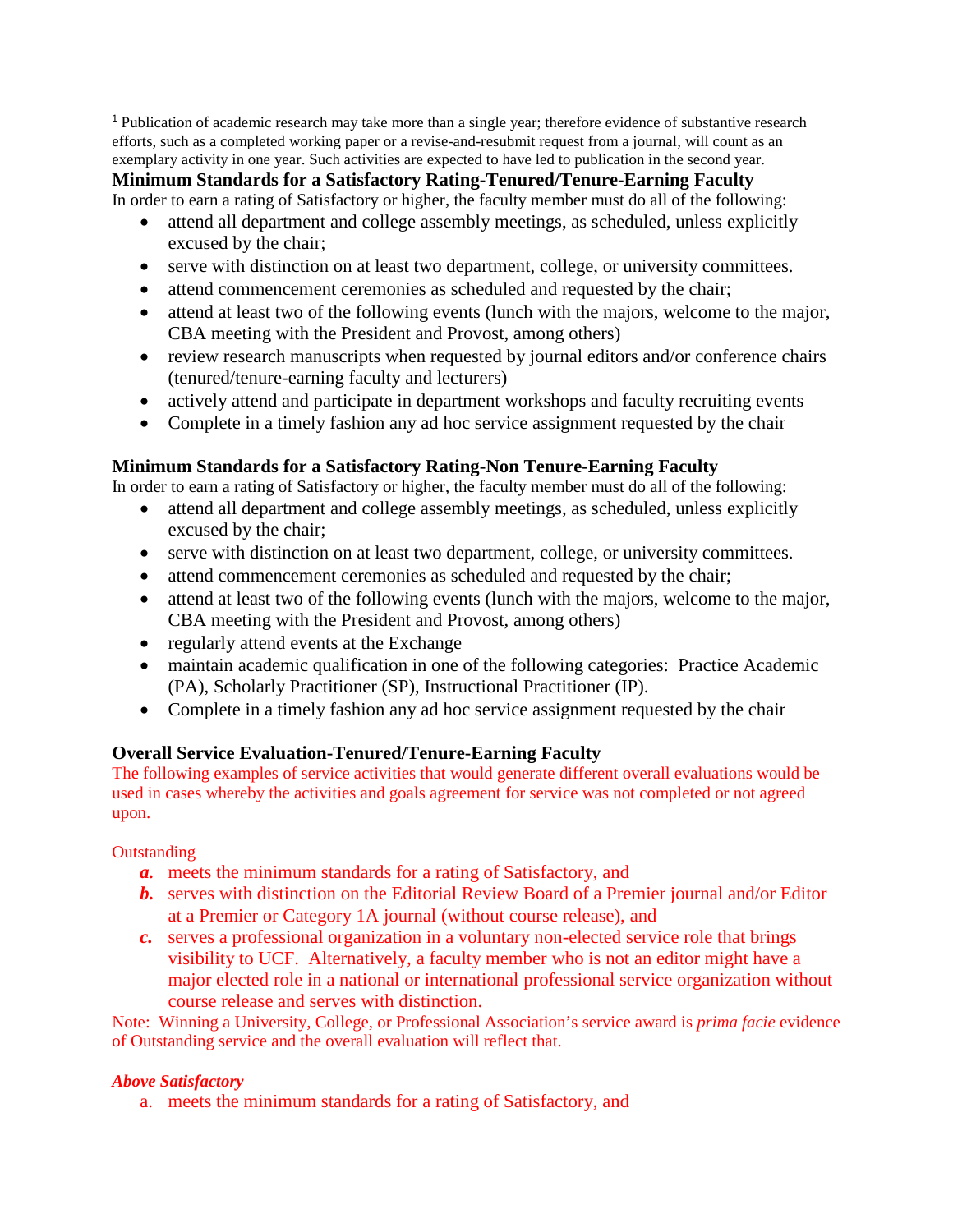- b. performs several *ad hoc* reviews for Premier or Category 1A journals and/or serves on an Editorial Review Board, and
- c. organizes a successful professional development session at a conference.

*Satisfactory* will be assigned if the faculty member meets the minimum standards for a rating of Satisfactory and there is little or no evidence of additional service activities.

*Conditional* will be assigned on service if the faculty member does not meet the minimum standards for a rating of Satisfactory for the current evaluation period and was not assigned a Conditional or Unsatisfactory rating on service for the previous evaluation period.

*Unsatisfactory* will be assigned on service if the faculty member does not meet the minimum standards for a rating of Satisfactory for the current evaluation period and was assigned a Conditional or Unsatisfactory rating on service for the previous evaluation period.

Note: The Department Chair will have latitude in evaluating the service contribution of new faculty members with 3 or fewer years experience at UCF. It will be the burden of the department chair to document and present evidence whenever it is deemed that a faculty member should receive an evaluation rating that is lower than Satisfactory in any area of assignment. For service, the comments should indicate strengths and weaknesses in quantity and quality of effort across all types of service. If a faculty member's service activity is subpar, the chair will provide suggestions for how to improve in the next evaluation cycle.

#### **Overall Service Evaluation-NonTenure-Earning Faculty**

The following examples of service activities that would generate different overall evaluations would be used in cases whereby the activities and goals agreement for service was not completed or not agreed upon.

#### *Outstanding*

- a. meets the minimum standards for a rating of Satisfactory, and
- b. chairs a Department or College committee with distinction that has an above average workload (i.e., meets often and/or has a high work volume), and/or serves with distinction on high-profile/heavy workload University-level committee(s), and
- c. serves as an officer in a local community organization related to the faculty member's expertise.
- d. is recognized as a leading local expert in her/his area and is regularly quoted by the media.

Note: Winning a University, College, or Professional Association's service award is *prima facie* evidence of Outstanding service and the overall evaluation will reflect that.

#### *Above Satisfactory*

- a. meets the minimum standards for a rating of Satisfactory, and
- b. is active in a local professional organization related to the area of teaching,
- c. and is a contributing member of a department or college committee (or multiple committees) that has an above average work load.

*Satisfactory* will be assigned if the faculty member meets the minimum standards for a rating of Satisfactory and there is little or no evidence of additional service activities.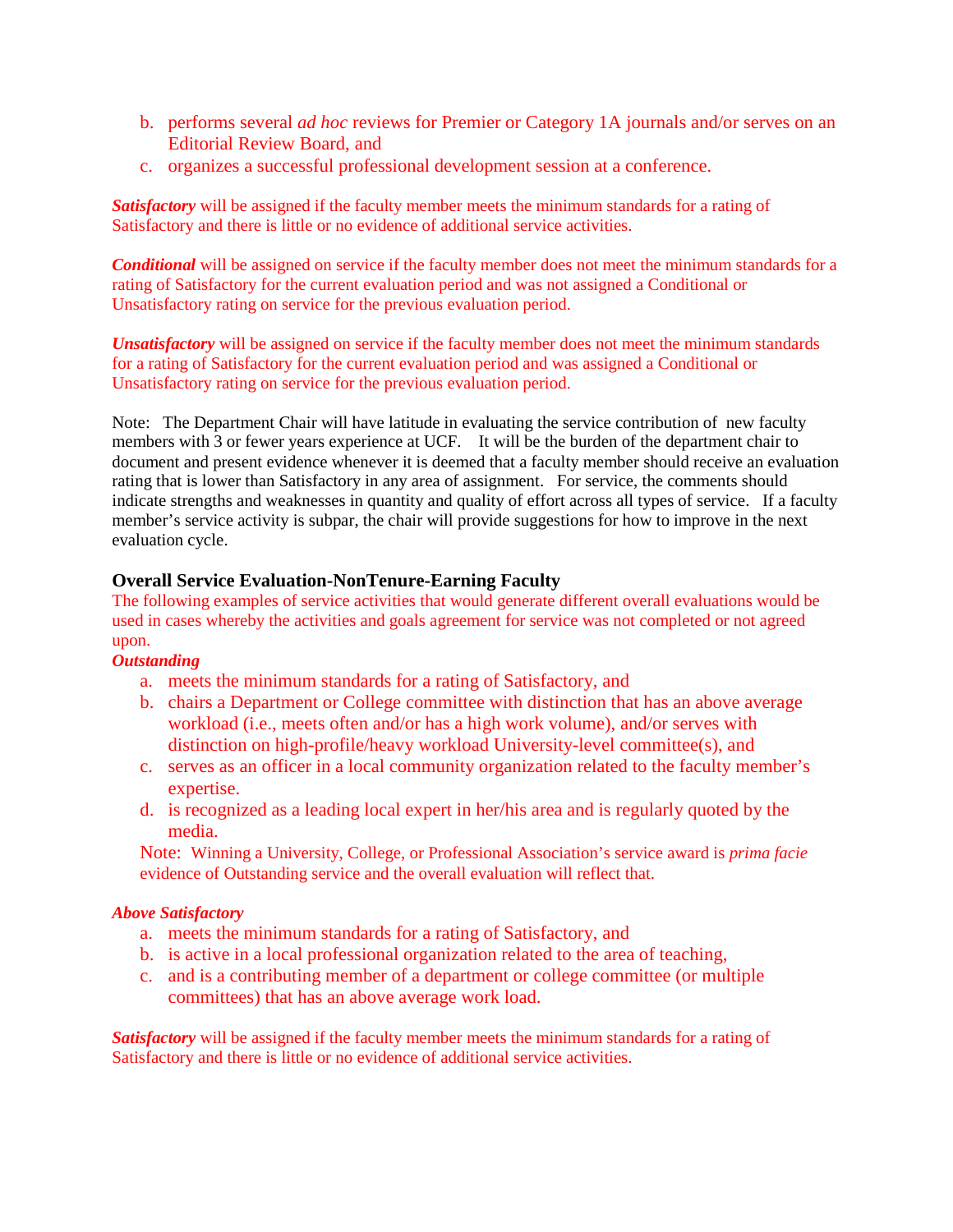*Conditional* will be assigned on service if the faculty member does not meet the minimum standards for a rating of Satisfactory for the current evaluation period and was not assigned a Conditional or Unsatisfactory rating on service for the previous evaluation period.

*Unsatisfactory* will be assigned on service if the faculty member does not meet the minimum standards for a rating of Satisfactory for the current evaluation period and was assigned a Conditional or Unsatisfactory rating on service for the previous evaluation period.

## **APPENDIX 1**

## DEPARTMENT OF MARKETING WORKLOAD ASSIGNMENT APPLICATION

| Date $\_\_$                                                               |
|---------------------------------------------------------------------------|
|                                                                           |
| <b>Faculty Department or School</b>                                       |
| Current Workload Assignment ______ (No. of courses per academic year)     |
| Proposed Workload Assignment ______ (No. of courses per academic year)    |
| Term Proposed Workload Assignment Would Begin _________ (Semester & year) |
| Summary Justification for Assignment (Use only the space below)           |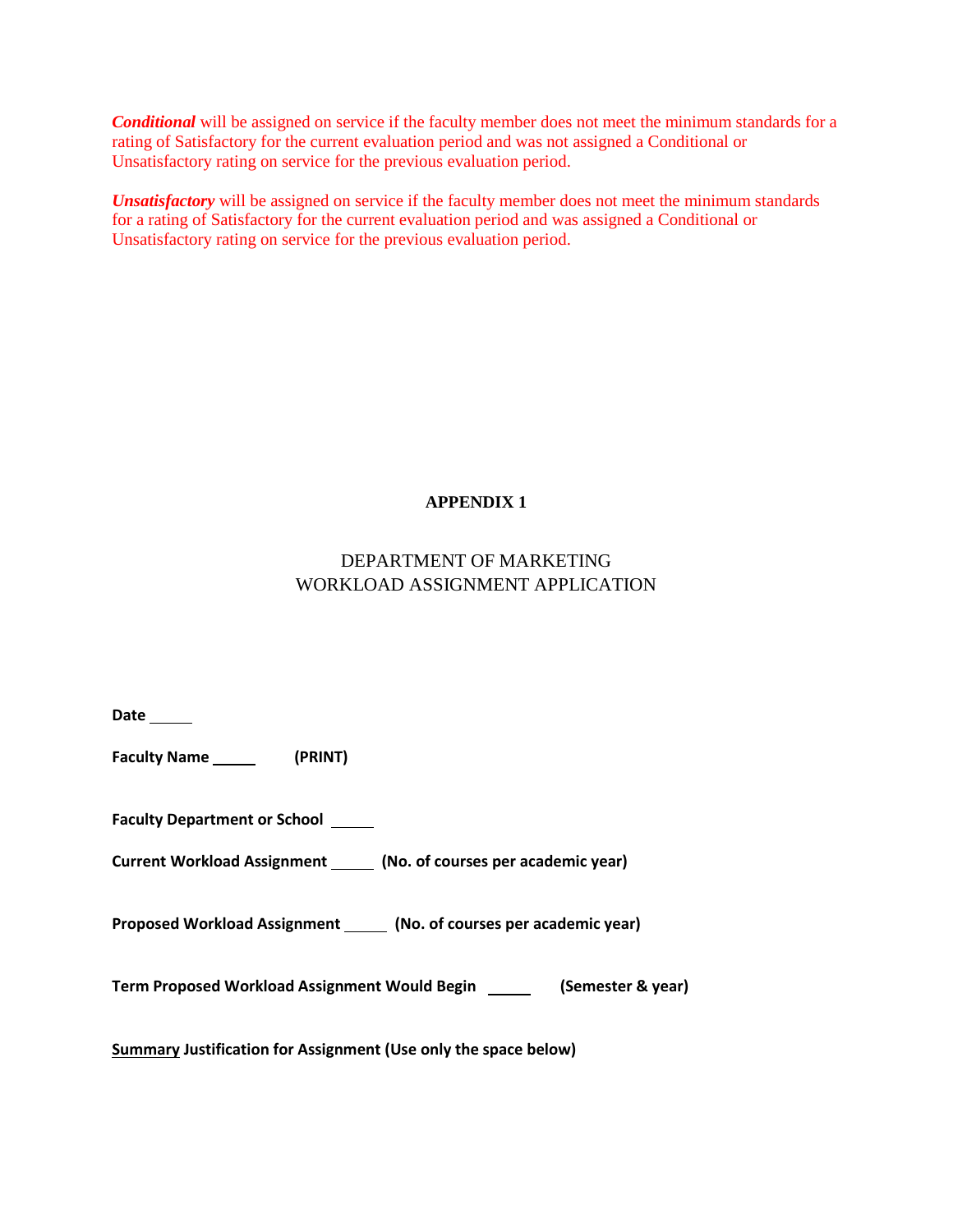**Required Attachments: Current Vita Summary of Research Activities**

#### **Workload Assignment Procedures and Criteria**

#### *Criteria*

- 1. Each faculty member's chair/director, in consultation with the dean, will determine the appropriateness of the requested workload assignment. The determination will be based upon the relationship between the requested assignment and both the college's mission and goals and the needs and the professional development of the faculty.
- 2. Each faculty member's annual evaluation will be based upon the actual workload for that year. That is, it will be based upon the actual number of courses taught, the actual research assignment, etc.

#### *Procedures*

- 1. Every third year each faculty member will be required to submit an updated Faculty Workload Assignment Application (number of courses within the track range) that will last for a period of three years. This application must be made by September 1 of the year preceding the Fall semester in which the new workload assignment is to begin. The most recent college wide submission of 3-year workload assignment applications occurred in Fall 2013, with the approved assignments taking effect in the Fall 2014 schedule. If a faculty member does not comply with the requirement to submit an updated workload assignment application, the faculty member's workload assignment will be left to the discretion of the unit's chair/director and the dean. Requests for an assignment should be made by submitting the Faculty Workload Assignment Application. Faculty who are hired in the midst of a three-year assignment cycle, as well as faculty who have changed their workload assignment in the midst of a three-year assignment cycle (as provided for in item 4 below), will get on cycle at the next track assignment submission date.
- 2. After a review of the application, the chair, in consultation with the dean, will make the final decision on track assignment. The chair will notify the faculty member of the assignment prior to making the final written assignment. If a faculty member is assigned to a track other than the track for which application was made, upon receiving that faculty member's written request, the chair will have a conference with the faculty member regarding the approved assignment.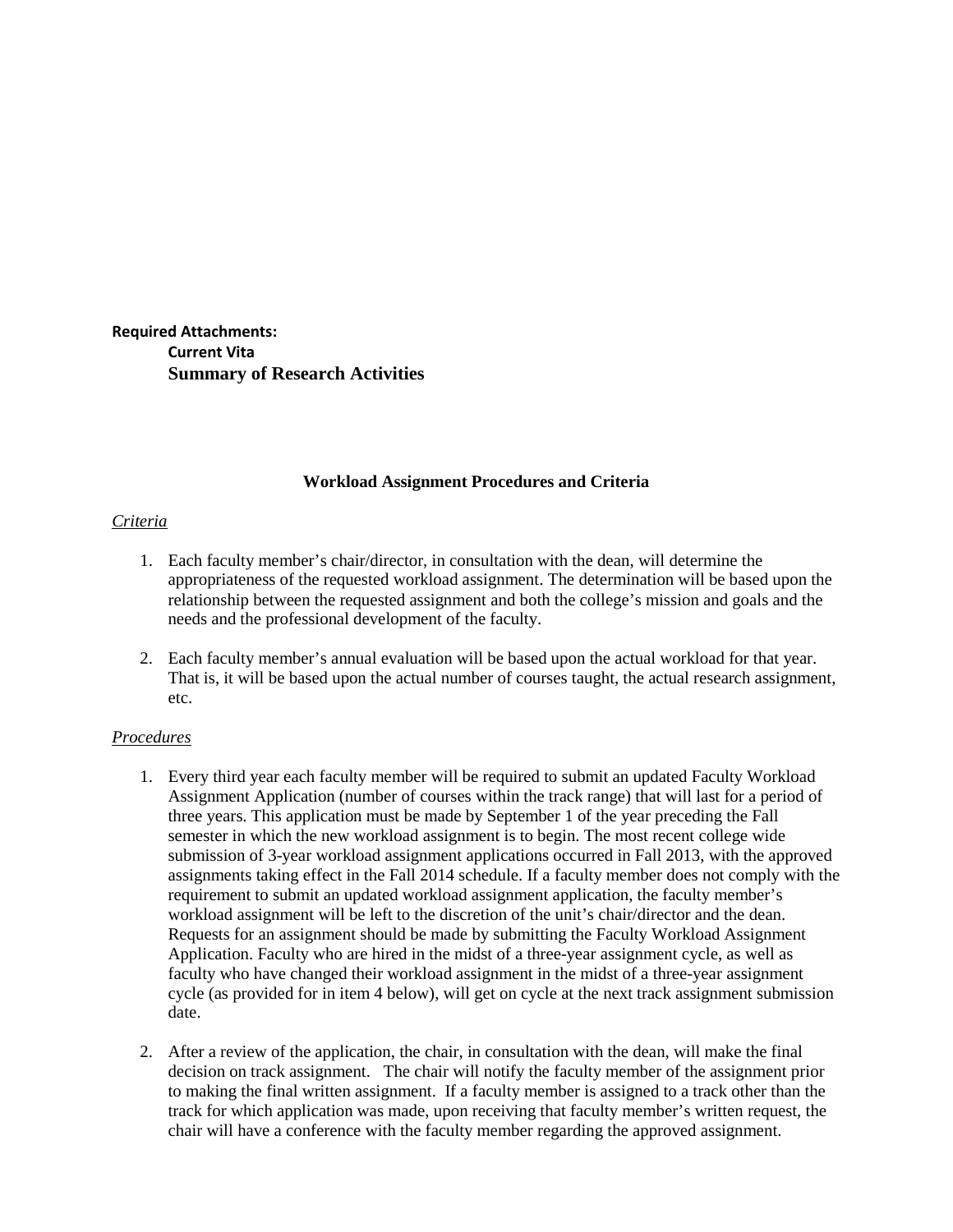- 3. The department chair, in consultation with the faculty member, will decide on the distribution of courses between the fall and spring semesters. For example, a faculty member assigned to the "F" track (3 courses per year) could teach a 1-2 load, a 2-1 load, a 0-3 load or a 3-0 load. In making this allocation the chair will balance the faculty member's research and teaching goals with department teaching needs and objectives.
- 4. A faculty member may request reassignment to a different workload track during the course of a three-year assignment period. This request can be made by submitting a new *Faculty Workload Assignment Application* to the chair by September 1 of the year preceding the Fall semester in which the proposed new workload assignment would begin. The process for reviewing and responding to the application will be the same as the process described in item 2 above. The dean must approve all changes in workload assignments.
- 5. Faculty may appeal workload assignments according to the Collective Bargaining Agreement.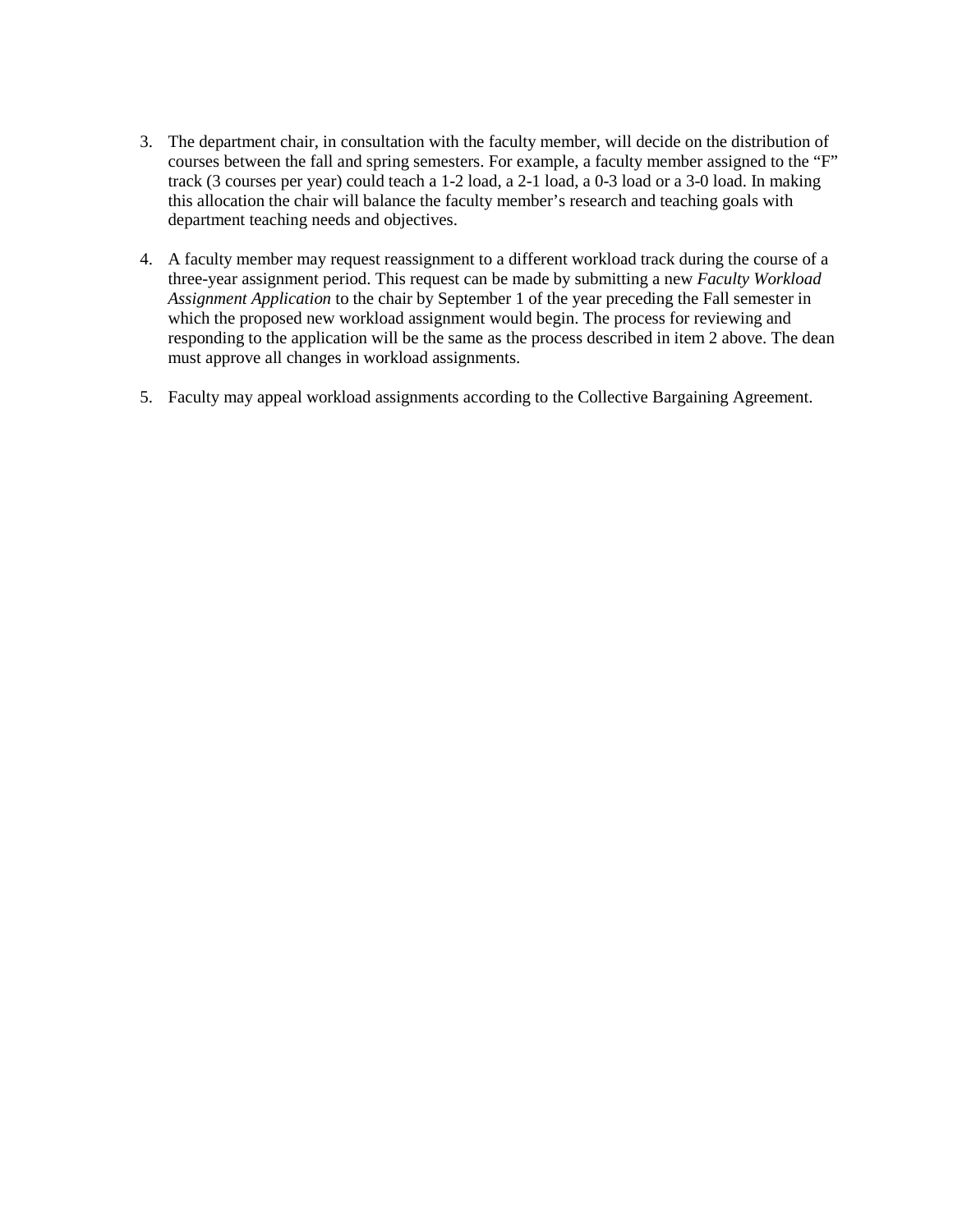## **Summary of Research Activities**

**1. Describe the research theme(s) that you will emphasize over the upcoming three years. Indicate why you believe this theme(s) is important.**

- **2. Complete the following Faculty Research Summary for both current and proposed research.**
- **3. Attach current vitae.**

**\_\_\_\_\_\_\_\_\_\_\_\_\_\_\_\_\_\_\_\_\_\_\_\_\_\_\_\_\_\_\_\_\_\_\_\_\_\_**

*Faculty Signature*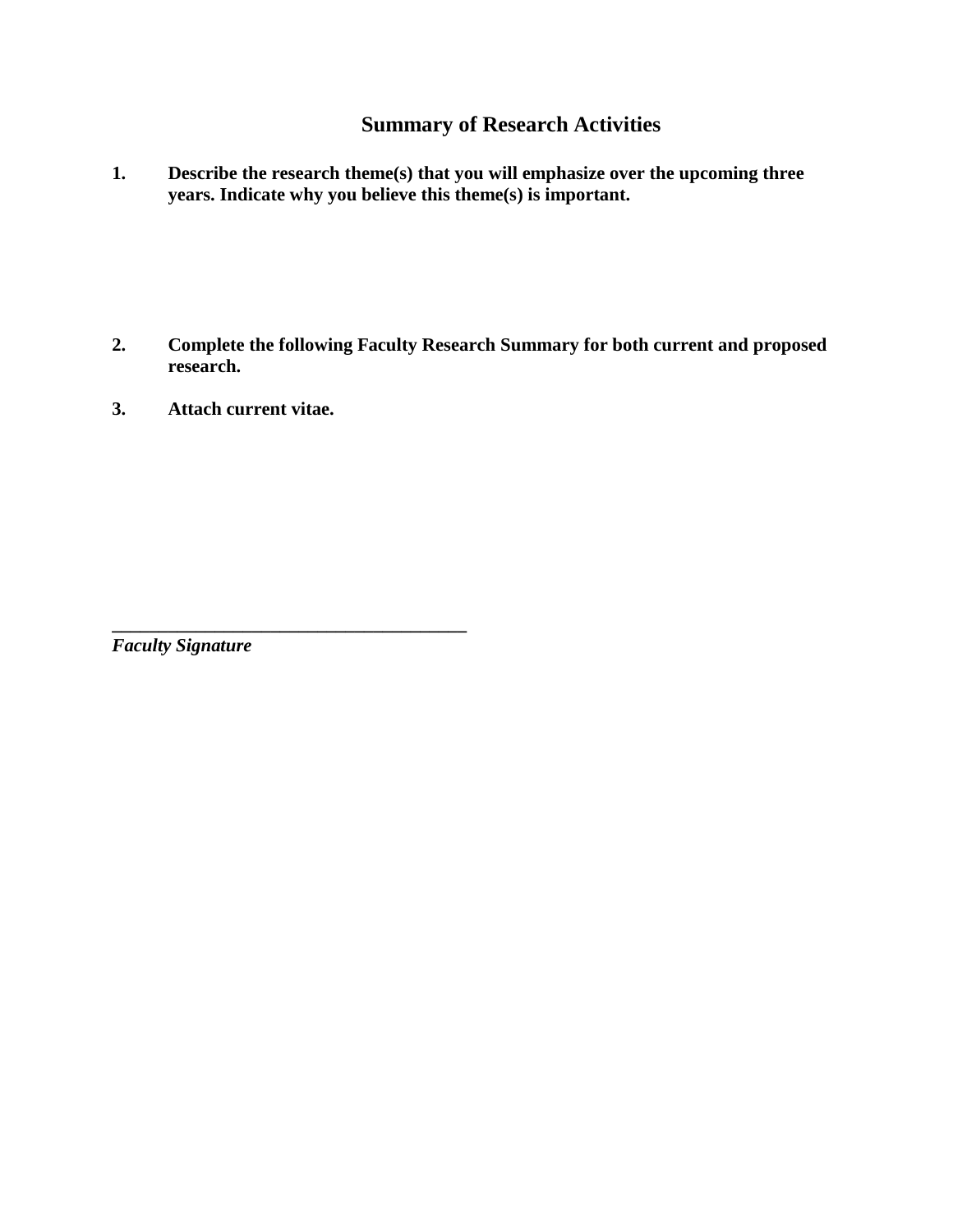## **UCF College of Business Administration Faculty Research Summary**

**Current Research:**

| <b>Project Title or Description</b> | <b>Target Publication</b> | <i>*Category</i> | $*$ *Type | Proposed<br>Submission<br>Date | $Co$ -author(s) | Status |
|-------------------------------------|---------------------------|------------------|-----------|--------------------------------|-----------------|--------|
|                                     |                           |                  |           |                                |                 |        |
|                                     |                           |                  |           |                                |                 |        |
|                                     |                           |                  |           |                                |                 |        |
|                                     |                           |                  |           |                                |                 |        |
|                                     |                           |                  |           |                                |                 |        |
|                                     |                           |                  |           |                                |                 |        |
|                                     |                           |                  |           |                                |                 |        |
|                                     |                           |                  |           |                                |                 |        |
|                                     |                           |                  |           |                                |                 |        |

*\*Category:* **A+, A, A-, B+, or B**\*\**Type:* **D**=Discipline-based Scholarship, P=Contributions to Practice, **L**=Contributions to Learning/Pedagogy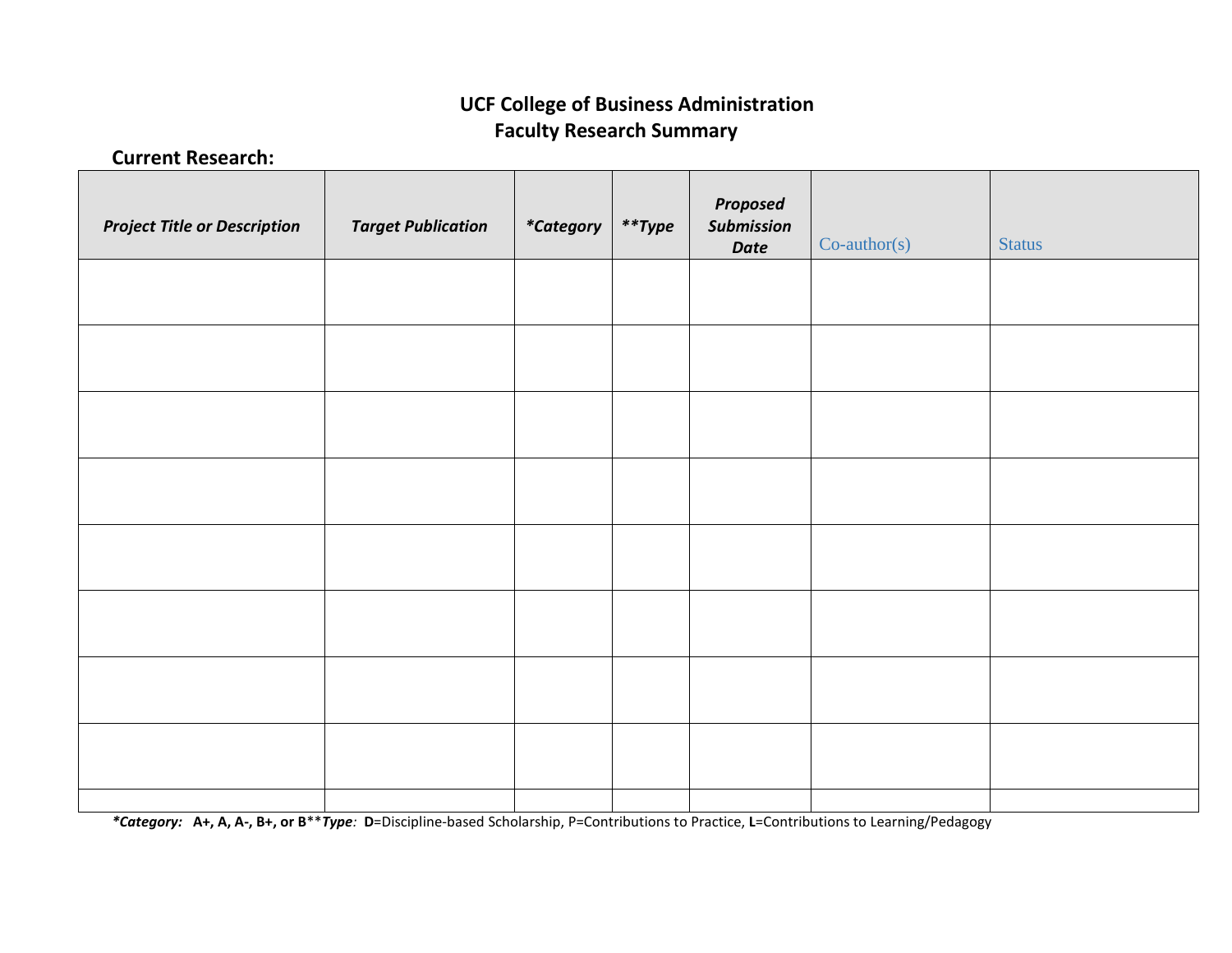| <b>Proposed Research:</b><br><b>Project Title or Description</b> | <b>Target Publication</b> | <i>*Category</i> | $*$ *Type | Proposed<br><b>Submission</b><br><b>Date</b> | $Co$ -author(s) |
|------------------------------------------------------------------|---------------------------|------------------|-----------|----------------------------------------------|-----------------|
|                                                                  |                           |                  |           |                                              |                 |
|                                                                  |                           |                  |           |                                              |                 |
|                                                                  |                           |                  |           |                                              |                 |
|                                                                  |                           |                  |           |                                              |                 |
|                                                                  |                           |                  |           |                                              |                 |
|                                                                  |                           |                  |           |                                              |                 |
|                                                                  |                           |                  |           |                                              |                 |
|                                                                  |                           |                  |           |                                              |                 |
|                                                                  |                           |                  |           |                                              |                 |

## **UCF College of Business Administration Faculty Research Summary**

*\*Category:* **A+, A, A-, B+, or B**\*\**Type:* **D**=Discipline-based Scholarship, P=Contributions to Practice, **L**=Contributions to Learning/Pedagogy

**The following decision has been reached regarding the proposed three-year workload assignment.**

Faculty Name \_\_\_\_\_\_\_\_ (PRINT)

**Faculty Department or School** 

**Approved as Proposed**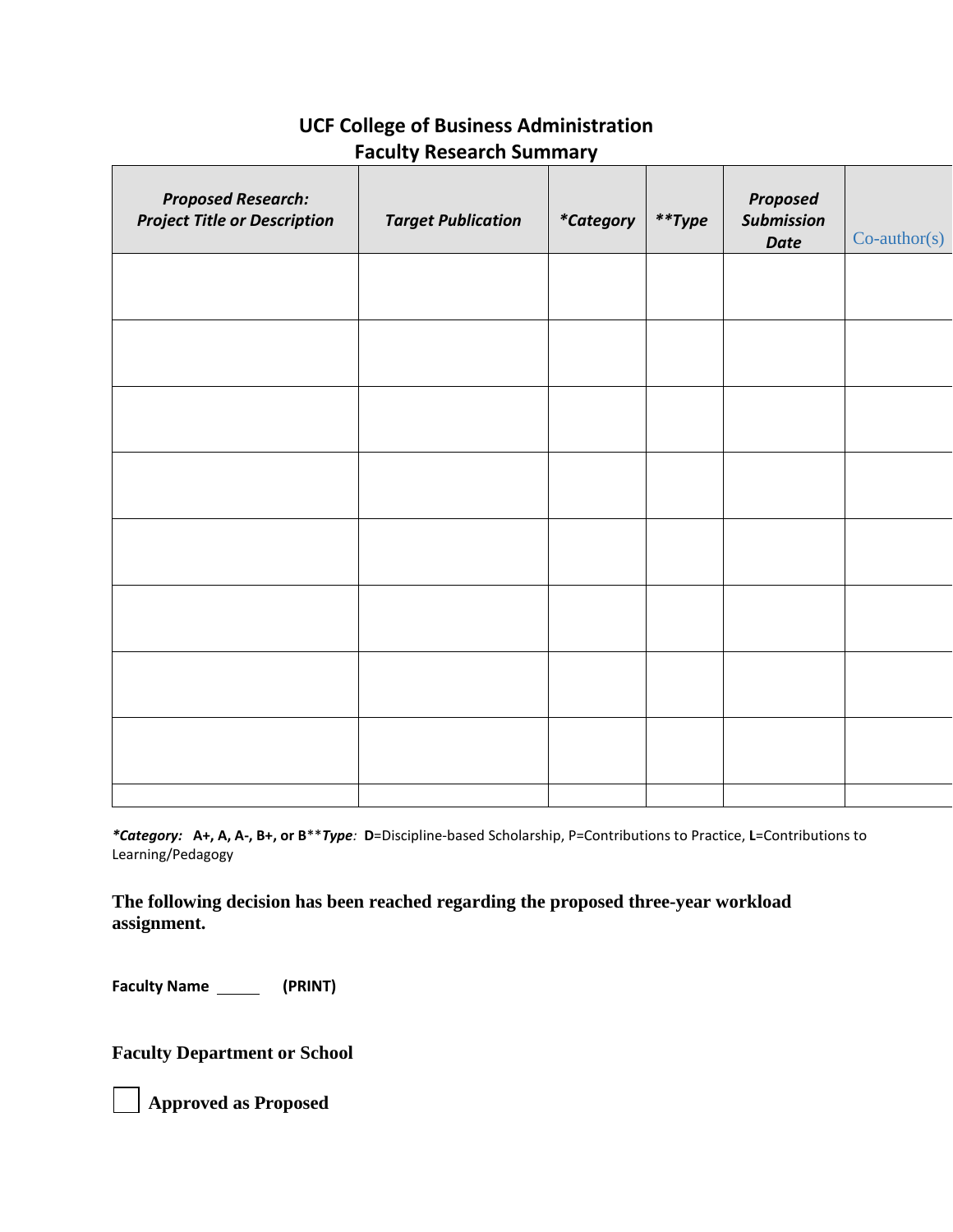Workload Assignment \_\_\_\_\_\_ (No. of courses per academic year)

**When Workload Assignment Will Begin (Semester & year)**

 **Approved as Modified Below** 

Workload Assignment **[1974]** (No. of courses per academic year)

When Workload Assignment Will Begin **[19]** (Semester & year)

**\_\_\_\_\_\_\_\_\_\_\_\_\_\_\_\_\_\_\_\_\_\_\_\_\_\_\_\_\_\_\_\_** *Chair/Director Signature*

**\_\_\_\_\_\_\_\_\_\_\_\_\_\_\_\_\_\_\_\_\_\_\_\_\_\_\_\_\_\_\_\_**

**\_\_\_\_\_\_\_\_\_\_\_\_\_\_\_\_\_\_\_\_\_\_\_\_\_\_\_\_\_\_\_\_\_\_\_**

*Dean Signature*

*Date*

**Comments:**

**I acknowledge receiving my workload assignment**

**Faculty Signature: \_\_\_\_\_\_\_\_\_\_\_\_\_\_\_\_\_\_\_\_\_\_\_\_\_\_\_\_\_\_\_\_\_\_\_\_\_\_\_\_\_\_\_** 

**Date:** \_\_\_\_\_\_\_\_\_\_\_\_\_\_\_\_\_\_\_\_\_\_\_\_\_\_\_\_\_\_\_\_\_\_\_\_\_\_\_\_\_\_\_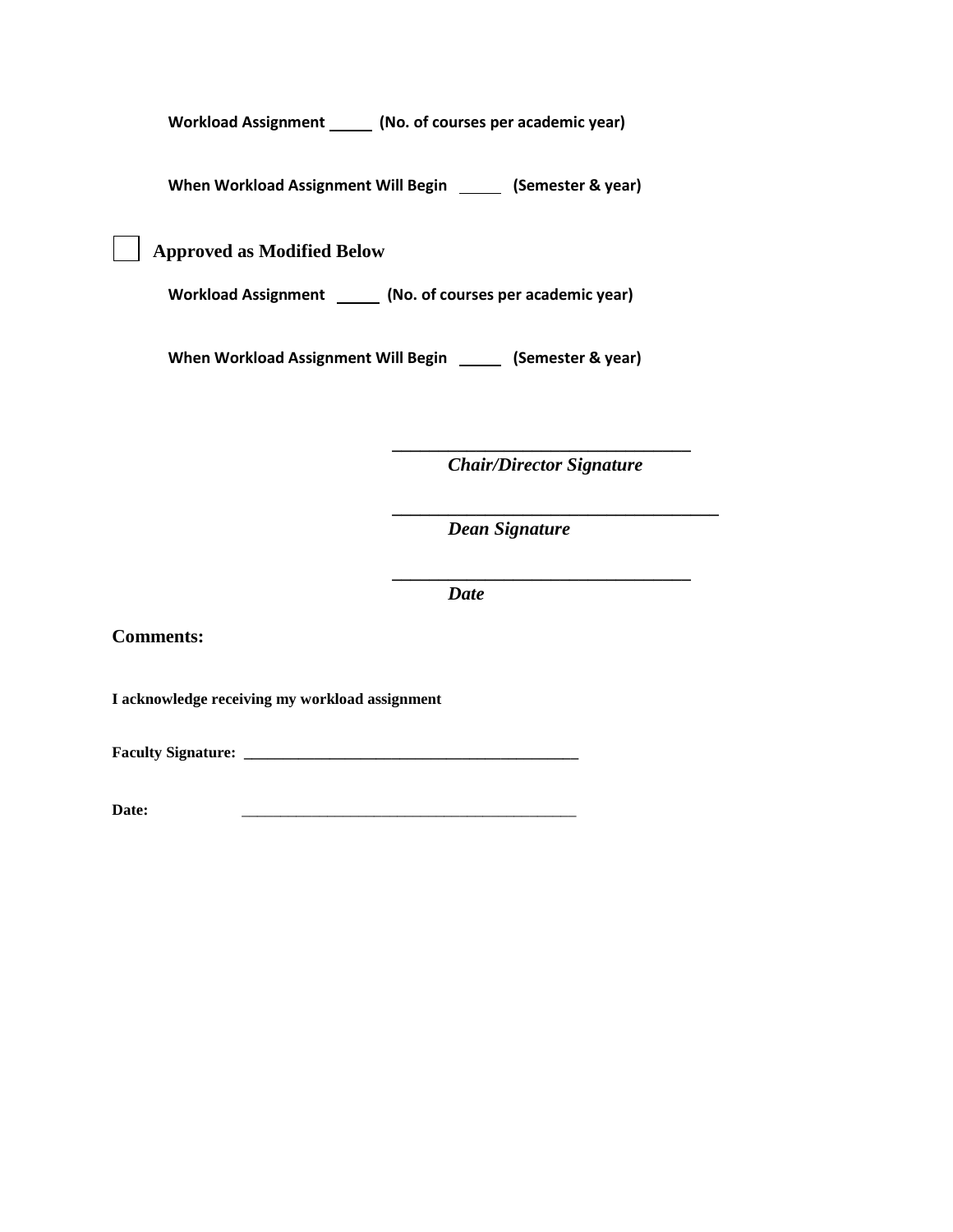#### **APPENDIX 2**

#### **Department of Marketing Faculty Member Annual Goals**

#### **I. Teaching**

#### **Dimensions:**

- 1. Course Content/Delivery
- 2. Course Rigor
- 3. Student Engagement
- 4. Student Perceptions of Instruction
- 5. Additional Activities

#### **Goals:**

- 1. Course Content/Delivery
- 2. Course Rigor
- 3. Student Engagement
- 4. Student Perceptions of Instruction
- 5. Additional Activities

#### **II. Research Activity:**

## **III. Service**

#### **Activities:**

- 1. Department
- 2. College
- 3. University
- 4. Academic Profession
- 5. Business Community Related
- 6. Professional Development (A and B tracks)

#### **Goals:**

- 1. Department
- 2. College
- 3. University
- 4. Academic Profession
- 5. Business Community Related
- 6. Professional Development (A and B tracks)

#### **APPENDIX 3 Department of Marketing Journal Categories**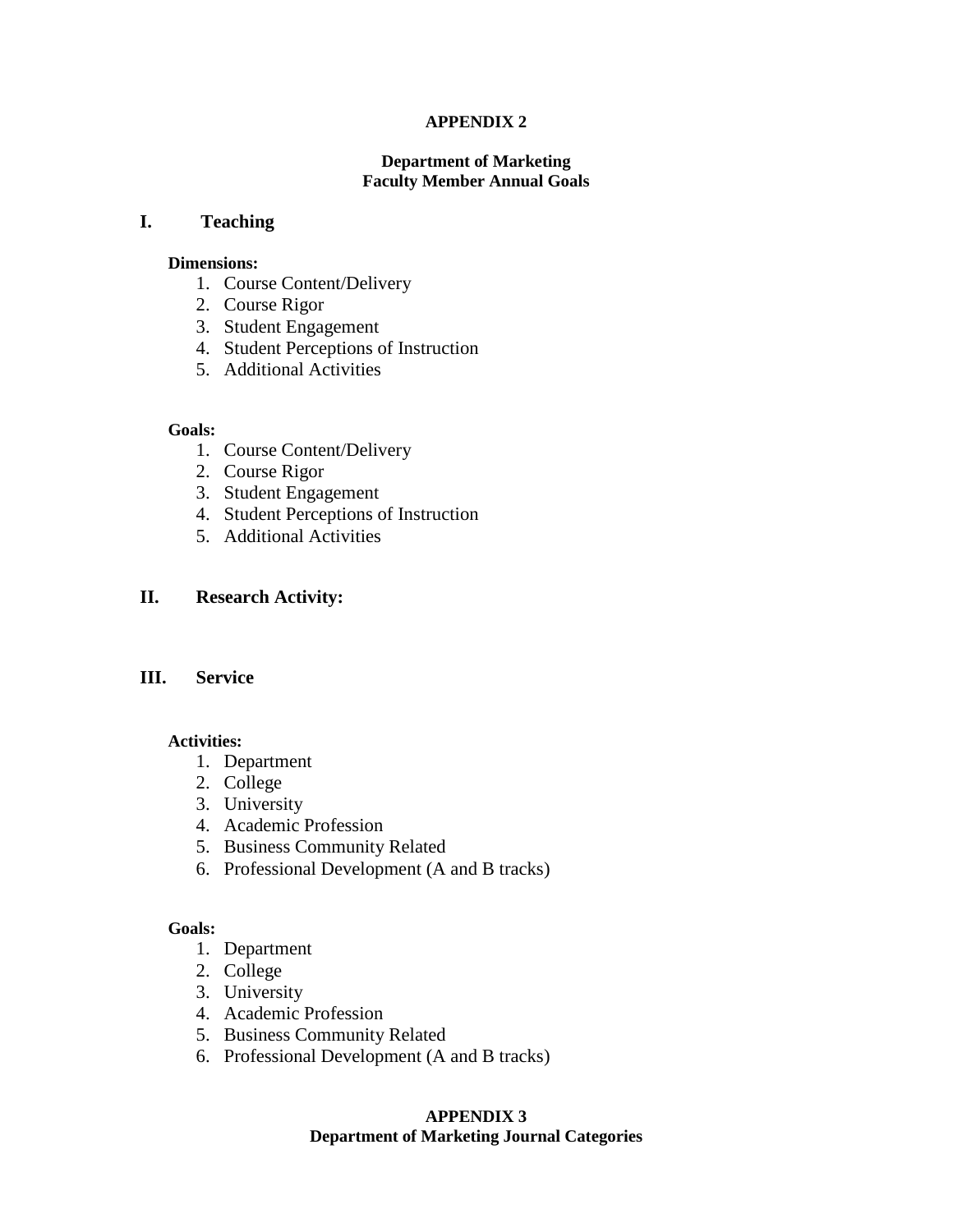#### **A Plus (Premier) Journals**

Journal of Marketing Research (added on 01/22/1999) Journal of Marketing (added on 01/22/1999) Journal of Consumer Research (added on 01/22/1999) Management Science (added on 09/26/2007) Marketing Science (added on 01/22/1999) \*Journal of Consumer Psychology (added on 05/31/2012) \*Quantitative Marketing and Economics (added on 05/31/2012)

Note: \* While these journals are viewed as premier-level for the purpose of Annual Performance Evaluation, it is not sufficient to publish only in the two most recently added journals to meet the requirements for promotion and/or tenure in terms of the number of total premier-level publications needed.

#### **A Journals**

Journal of Retailing Journal of the Academy of Marketing Science Marketing Letters International Journal of Research in Marketing Journal of Service Research Journal of Advertising Journal of Interactive Marketing Journal of Public Policy and Marketing Journal of Product Innovation Management

#### **A Minus Journals**

Journal of Personal Selling and Sales Management Journal of Advertising Research European Journal of Marketing Journal of International Marketing Psychology & Marketing Industrial Marketing Management Journal of Business Research Service Science Journal of Marketing Education

#### **B Journals**

Journal of Macromarketing International Marketing Review Journal of Business-to-Business Marketing Journal of Business and Industrial Marketing Journal of Consumer Affairs Journal of Consumer Marketing Journal of Current Issues and Research in Advertising Journal of Direct Marketing Journal of Global Marketing Journal of Health Care Marketing Journal of the Market Research Society (UK) Journal of Marketing Theory & Practice Journal of Pricing Management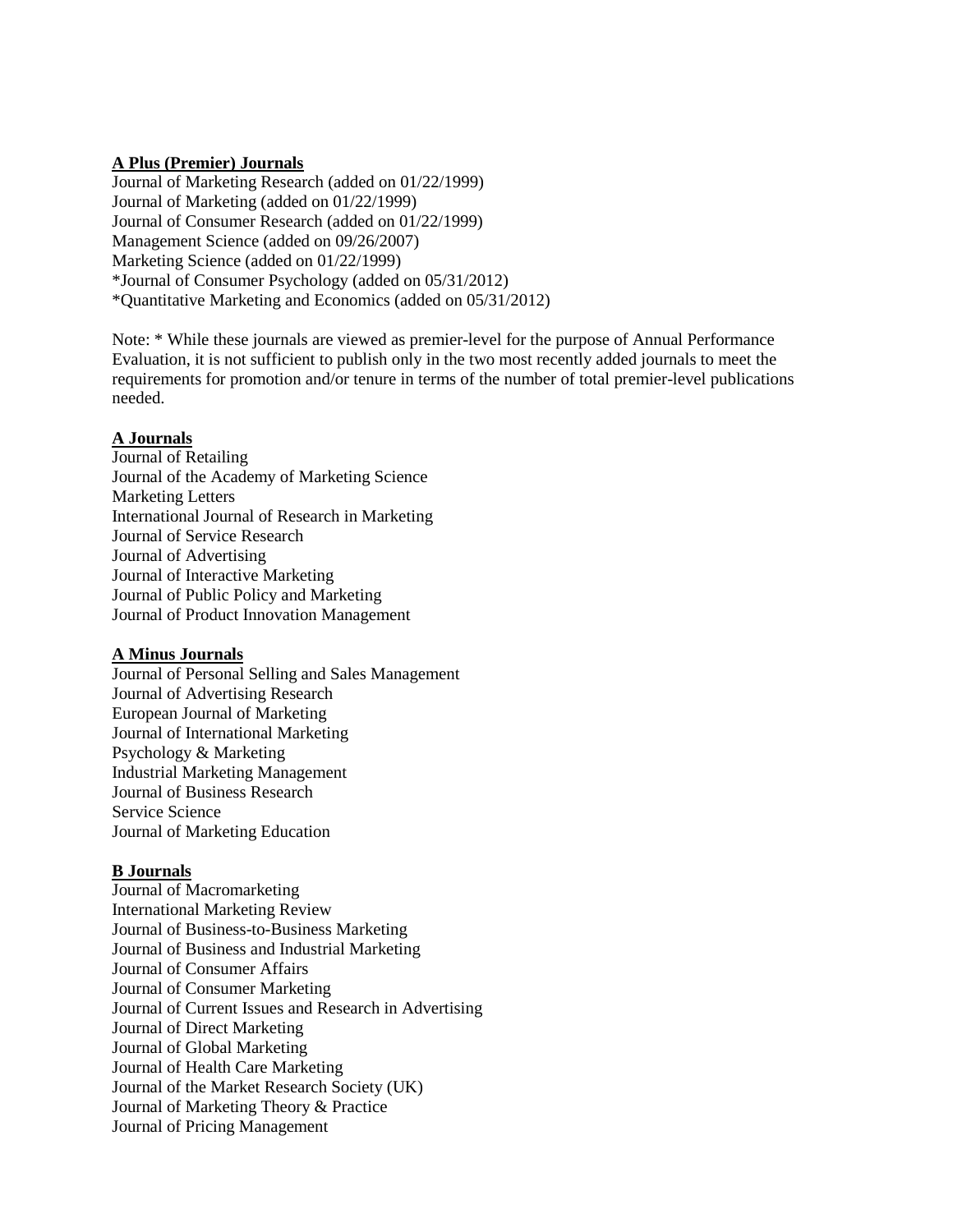Journal of Services Marketing Journal of Service Management Marketing Education Review International Journal of Advertising International Journal of Market Research Journal of Strategic Marketing Consumption, Markets and Culture Advances in Consumer Research (Full Article) Journal of Consumer Behavior Journal of Marketing Communications Marketing Theory Academy of Marketing Science Review

#### **C Other Journals and Quality Conference Proceedings**

#### **OUT-OF-FIELD JOURNAL CATEGORIES**

#### **Supply Chain Management & Operations**

#### **A Plus (Premier) Journals**

Management Science Manufacturing and Service Operations Management Journal of Operations Management Operations Research Production & Operations Management Decision Sciences

#### **A/A Minus Journals**

European Journal of Operational Research Naval Research Logistics International Journal of Operations and Production Research International Journal of Operations and Production Management Journal of Supply Chain Management Journal of Business Logistics Journal of the Operations Research Society International Journal of Production Economics Transportation Science Transportation Research Part B: Methodological Operations Research Letters Decision Support Systems Annals of Operations Research

#### **B Journals**

IIE Transactions Omega Interfaces Supply Chain Management Review Journal of Purchasing and Supply Management International Journal of Physical Distribution and Logistics Management International Journal of Logistics Management International Journal of Logistics: Research and Applications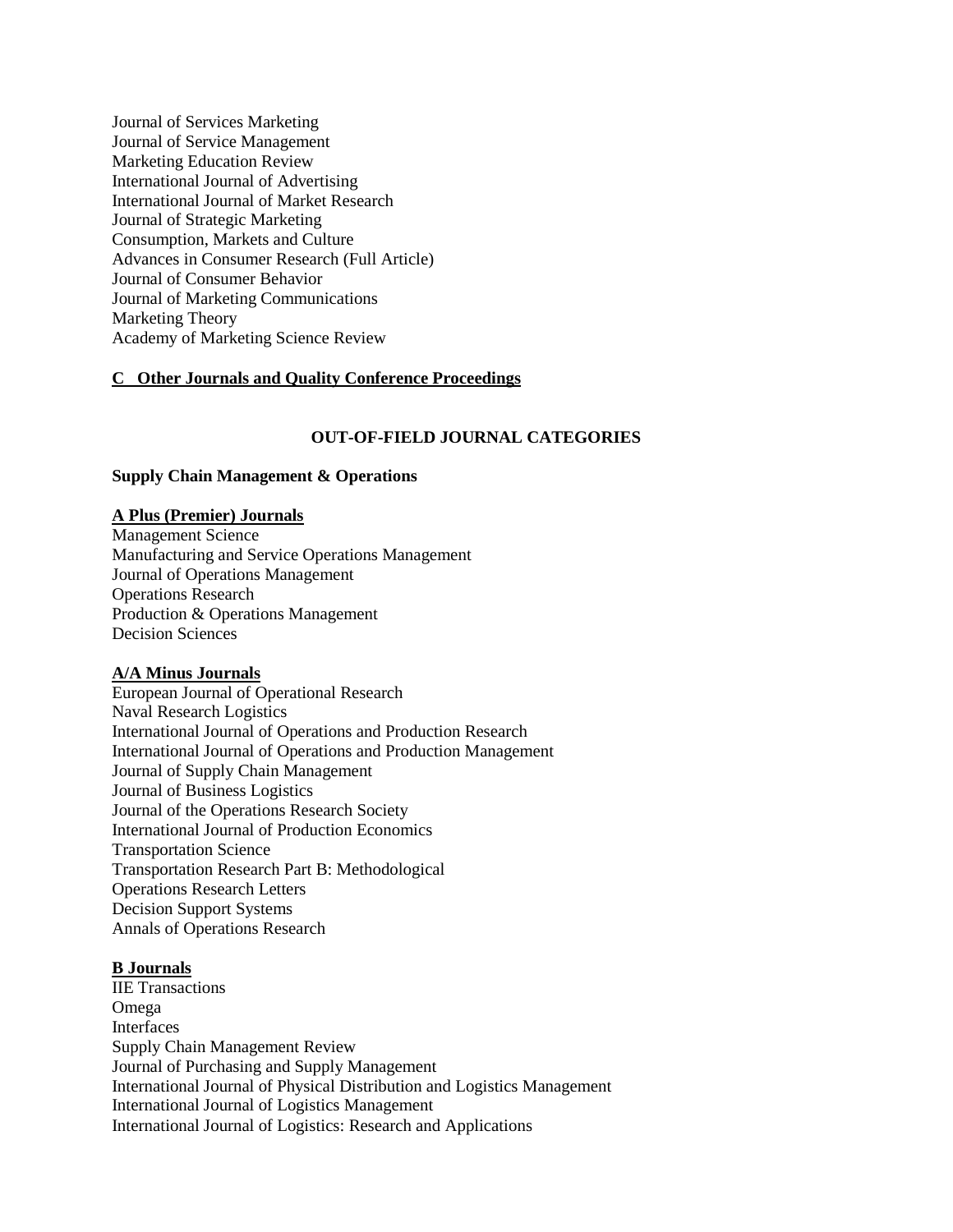Transportation Research Part E: Logistics and Transportation Review Supply Chain Management: An International Journal

#### **Management**

## **A Plus (Premier) Journals**

Academy of Management Review Academy of Management Journal Administrative Science Quarterly Strategic Management Journal Journal of Applied Psychology Journal of Management Organizational Behavior and Human Decision Processes Personnel Psychology Organization Science Journal of International Business Studies

#### **A/A Minus Journals**

Journal of Business Venturing Entrepreneurship, Theory and Practice Journal of Product Innovation Management R&D Technovation Journal of Management Studies Business Ethics Quarterly Journal of Organizational Behavior Journal of Vocational Behavior Research in Organizational Behavior Research in Personnel and Human Resource Management Journal of World Business

#### **Psychology**

#### **A Plus (Premier) Journals**

Psychological Bulletin Psychological Review Journal of Personality and Social Psychology Journal of Experimental Social Psychology Personality and Social Psychology Bulletin Psychological Science Journal of Experimental Psychology Journal of Behavioral Decision Making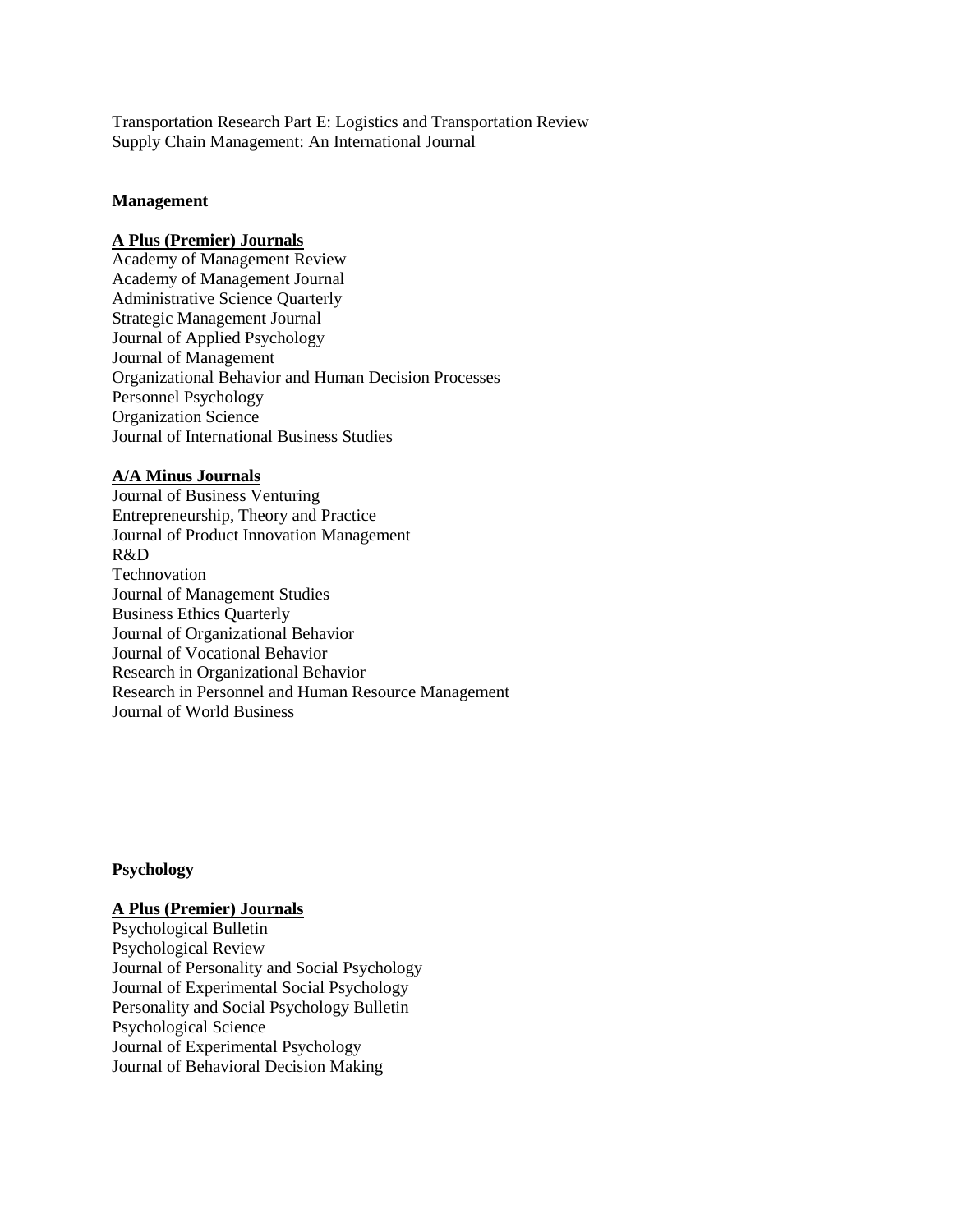## **A/A Minus Journals**

Annual Review of Psychology Journal of Occupational and Organizational Psychology Quarterly Journal of Experimental Psychology Journal of Occupational Health Psychology European Journal of Social Psychology British Journal of Social Psychology British Journal of Psychology Ergonomics Personality and Individual Differences Human Factors: Journal of Human Factors and Ergonomics Society Human Performance International Journal of Selection and Assessment International Review of Industrial and Organizational Psychology Judgment and Decision Making Journal of Economic Psychology Journal of Applied Social Psychology Social Cognition Cognition and Emotion Thinking and Reasoning

#### **Sociology**

#### **A Plus (Premier) Journals**

American Sociological Review American Journal of Sociology Annual Review of Sociology

#### **A/A Minus Journals**

Journal of Health and Social Behavior Sociological Methodology Sociological Methods and Research Social Networks Social Problems Journal of Marriage and the Family Demography Annals of Tourism Research Sociology of Education Population and Development

#### **Economics**

#### **A Plus (Premier) Journals**

American Economic Review Econometrica Journal of Economic Theory Journal of Economics and Management Strategy Journal of Labor Economics Journal of Political Economy Journal of Risk and Uncertainty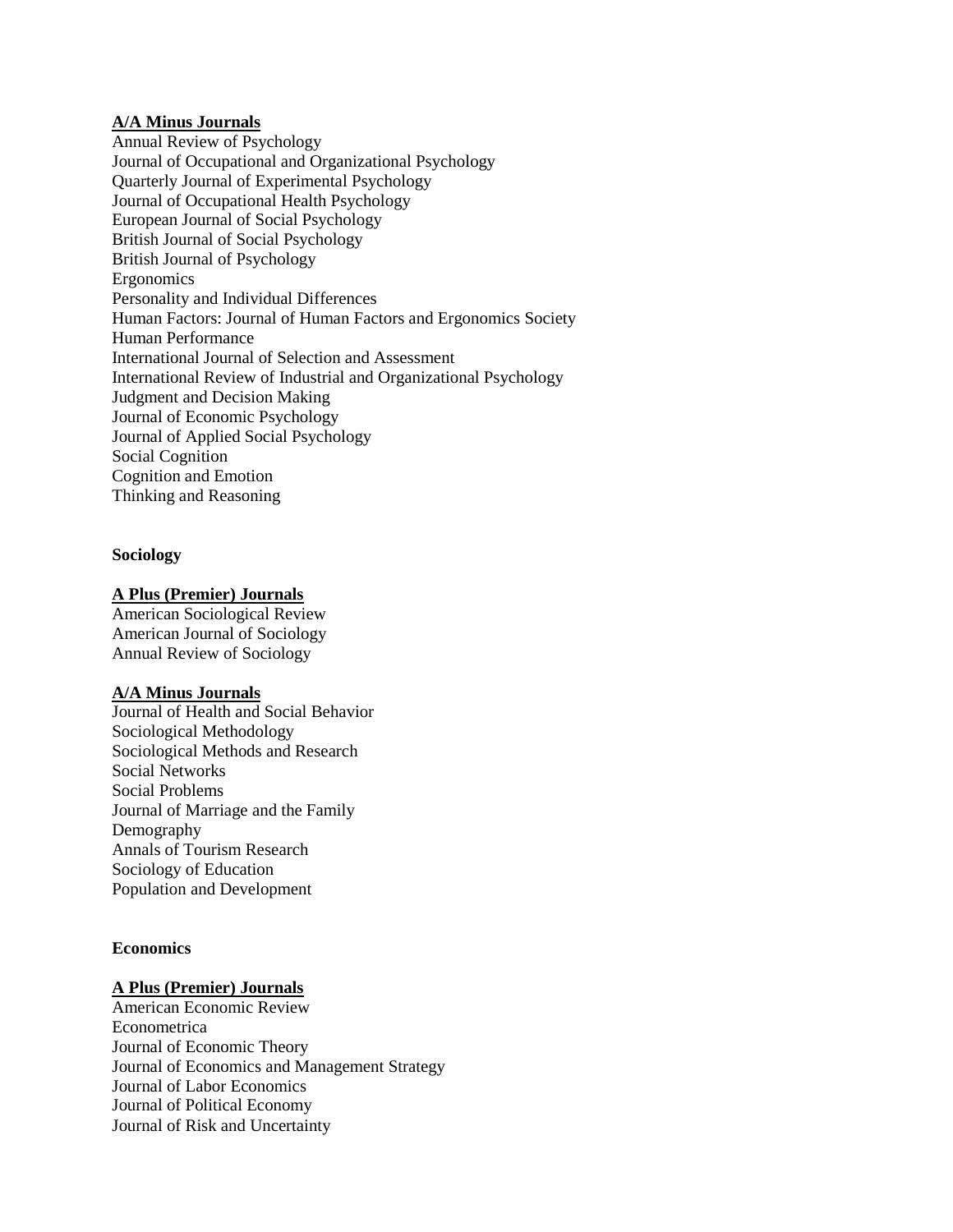Quarterly Journal of Economics RAND Journal of Economics Games and Economic Behavior

#### **A/A Minus Journals**

Dynamic Games and Applications Economics Letters International Journal of Industrial Organization Journal of Econometrics Journal of Economic Dynamics and Control Journal of Forecasting Journal of Industrial Economics Managerial and Decision Economics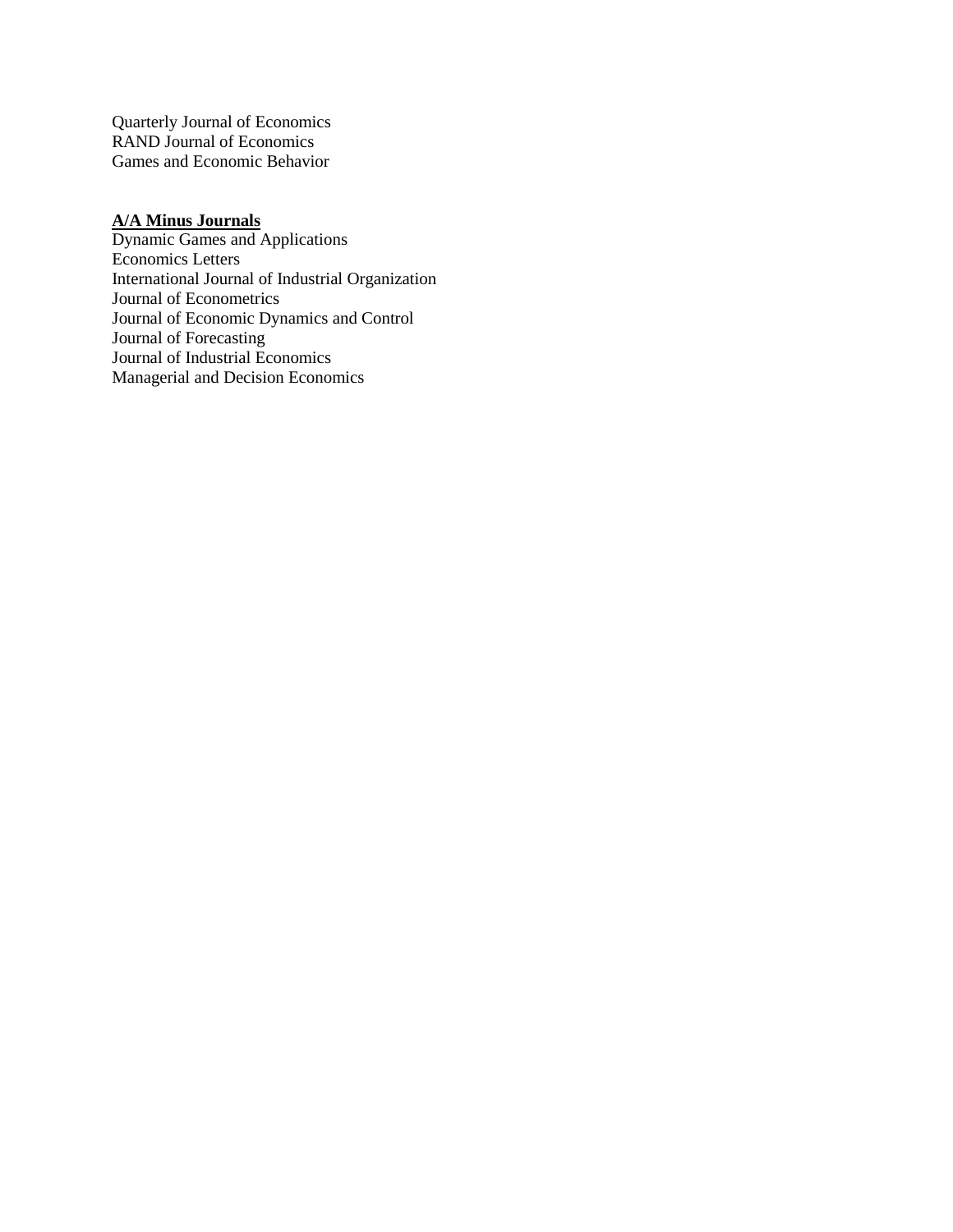#### **APPENDIX 4**

#### **CBA Criteria for AACSB Academic Qualification**

**SCHOLARLY ACADEMIC (SA): The SA classification is divided into three sub-categories:** SA-Doctoral SA-Masters SA-Undergraduate

Regardless of subcategory, an SA faculty member will generally have the following preparation:

- 1. A research doctoral degree or J.D. in the area in which the individual teaches, OR
- 2. A research doctoral degree in a related field. However, the fact that the degree in not in the primary discipline must be offset by relevant in-discipline academic publications.

Typically, the College of Business Administration will grant SA status to newly hired faculty members who earned their research doctorates (or JDs) within the last five years. To maintain SA status, faculty members must show a sustained record of scholarship by publishing in academic journals as noted below:

| SA-Doctoral:       | three academic publications during a rolling 5-year period. Normally, this<br>requirement is met during the preceding five-year period by three publications<br>in high quality peer reviewed academic journals related to their area of<br>teaching responsibility.                                                 |
|--------------------|----------------------------------------------------------------------------------------------------------------------------------------------------------------------------------------------------------------------------------------------------------------------------------------------------------------------|
| <b>SA-Masters:</b> | two academic publications during a rolling 5-year period Normally, this<br>requirement is met during the preceding five-year period by <b>three publications</b><br>intellectual contributions with at least two contributions in peer reviewed<br><b>journals</b> related to their area of teaching responsibility. |
| SA-Undergraduate:  | one academic publication during a rolling 5-year period Normally, this<br>requirement is met during the preceding five-year period by three publications<br>intellectual contributions with at least one contribution in peer reviewed<br><b>journals</b> related to their area of teaching responsibility.          |

(NOTE: Generally, a JD will suffice for SA-Doctoral designation only for faculty teaching in the areas of business law or taxation.)

In addition, SA-Undergraduate status will be granted to doctoral students for up to three years after completion of their comprehensive exam or other significant degree milestone.

Finally, administrators shall be deemed to maintain their existing SA qualification for the duration of their tenure as an administrator, plus three years subsequently in order to have time to retool for active faculty status.

## **PRACTICE ACADEMIC (PA):**

A PA faculty member will generally have the following preparation:

1. A research doctoral degree or J.D. in the area in which the individual teaches, OR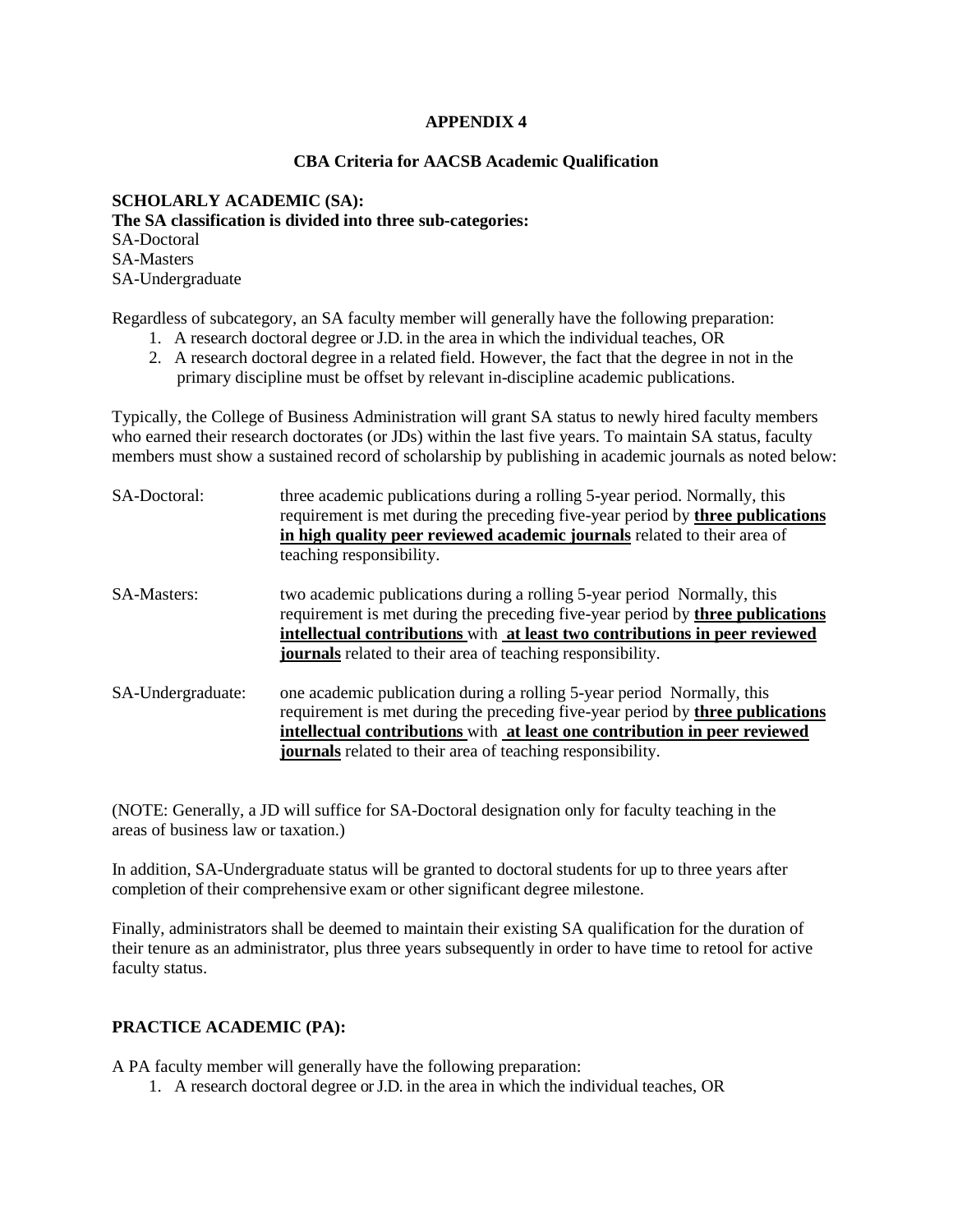2. A research doctoral degree in a related field. However, the fact that the degree in not in the primary discipline must be offset by a history of relevant in-discipline academic publications and related activities.

Typically the College of Business Administration will grant PA status to faculty members who develop and engage in activities that involve **substantive** links to practice, consulting and other forms of professional engagement (rather than scholarly activities). To maintain PA status, faculty members must show a sustained record of currency and relevance through their scholarship and related activities (examples noted below):

- Publish in practitioner-focused journals and trade publications
- Engage in significant--in excess of 80 hours annually--related work experience (e.g., service as a consultant, an expert witness, a practicing professional, a corporate board member, a faculty fellow or intern).
- Develop and teach executive education programs in the field—minimum 30 contact hours over a 3 year period.
- Create a business or own and operate a business related to the field of teaching

For faculty who hold professional designations (e.g., CPA, CFA, members of the bar):

• Provide evidence of having maintained those designations and completed all continuing education requirements.

Administrators shall be deemed to maintain their PA qualification for the duration of their tenure as an administrator, plus one year subsequently in order to have time to retool for active faculty status.

## **SCHOLARLY PRACTITIONER (SP):**

An SP faculty member will typically hold a Master's degree in an area related to the courses they teach. SPs are required to maintain currency and relevance through continued professional experience and/or engagement related to their professional background.

Typically the College of Business Administration will grant SP status to faculty members who enhance their background by engaging in activities involving substantive scholarly activities in their fields of teaching. To maintain SP status, faculty members must show a sustained record of currency and relevance through their scholarship and related activities (examples noted below):

- Publish an article in a refereed journal
- Publish a scholarly book
- Present scholarly work at a national or major regional academic conference
- Serve as a member of a refereed journal's editorial review board
- Serve as an editor of a refereed journal

## **INSTRUCTIONAL PRACTITIONER (IP):**

An IP faculty member holds at least a Master's degree in an area related to the course taught. IP faculty who have 10 years or more of exceptional experience, demonstrated by professional experience in the corporate world, are qualified to teach in Professional or Executive Master degree programs. IPs are required to sustain currency and relevance through continued professional experience and/or engagement related to their professional background. Typically, IP status is designated for newly hired faculty members with significant professional experience as outlined below. To maintain IP status, faculty members must show a sustained record of currency and relevance through their scholarship and related activities (examples noted below):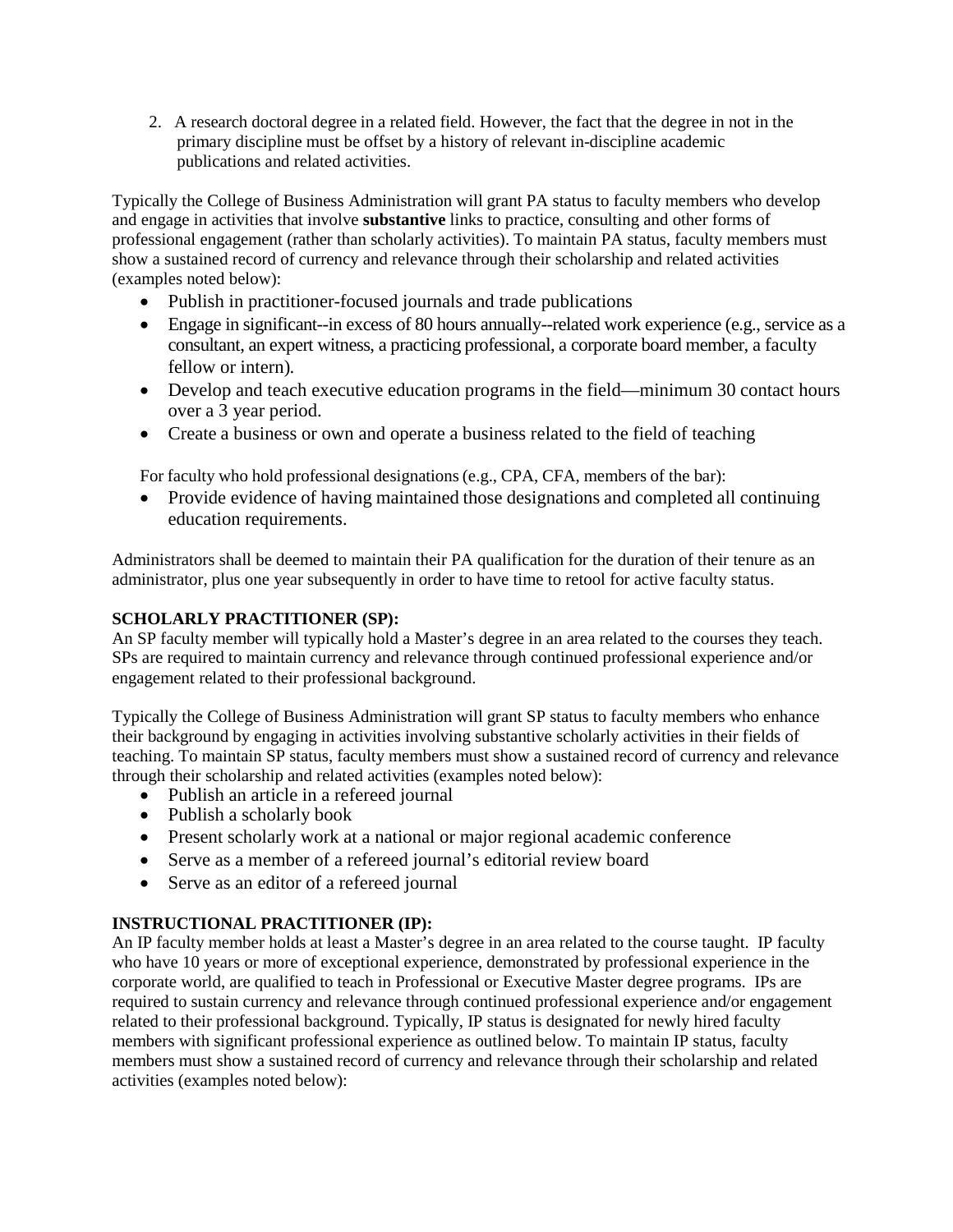- Engage in significant--in excess of 80 hours annually--related work experience (e.g., service as a consultant, an expert witness, a practicing professional, a corporate board member, a faculty fellow or intern).
- Develop and teach executive education programs in the field—minimum 30 contact hours over a 3 year period.
- Create a business or own and operate a business related to the field of teaching.
- Publish a case study or technical report in the discipline.

For faculty who hold professional designations (e.g., CPA, CFA, members of the bar):

• Provide evidence of having maintained those designations and completed all continuing education requirements.

## **SCHOLARLY PRACTITIONER (SP):**

An SP faculty member will typically hold a Master's degree in an area related to the courses they teach. SPs are required to maintain currency and relevance through continued professional experience and/or engagement related to their professional background.

Typically the College of Business Administration will grant SP status to faculty members who enhance their background by engaging in activities involving substantive scholarly activities in their fields of teaching. To maintain SP status, faculty members must show a sustained record of currency and relevance through their scholarship and related activities (examples noted below):

- Publish an article in a refereed journal
- Publish a scholarly book
- Present scholarly work at a national or major regional academic conference
- Serve as a member of a refereed journal's editorial review board
- Serve as an editor of a refereed journal

## **INSTRUCTIONAL PRACTITIONER (IP):**

An IP faculty member holds at least a Master's degree in an area related to the course taught. IP faculty who have 10 years or more of exceptional experience, demonstrated by professional experience in the corporate world, are qualified to teach in Professional or Executive Master degree programs. IPs are required to sustain currency and relevance through continued professional experience and/or engagement related to their professional background. Typically, IP status is designated for newly hired faculty members with significant professional experience as outlined below. To maintain IP status, faculty members must show a sustained record of currency and relevance through their scholarship and related activities (examples noted below):

- Engage in significant--in excess of 80 hours annually--related work experience (e.g., service as a consultant, an expert witness, a practicing professional, a corporate board member, a faculty fellow or intern).
- Develop and teach executive education programs in the field—minimum 30 contact hours over a 3 year period.
- Create a business or own and operate a business related to the field of teaching.
- Publish a case study or technical report in the discipline.

For faculty who hold professional designations(e.g., CPA, CFA, members of the bar):

• Provide evidence of having maintained those designations and completed all continuing education requirements.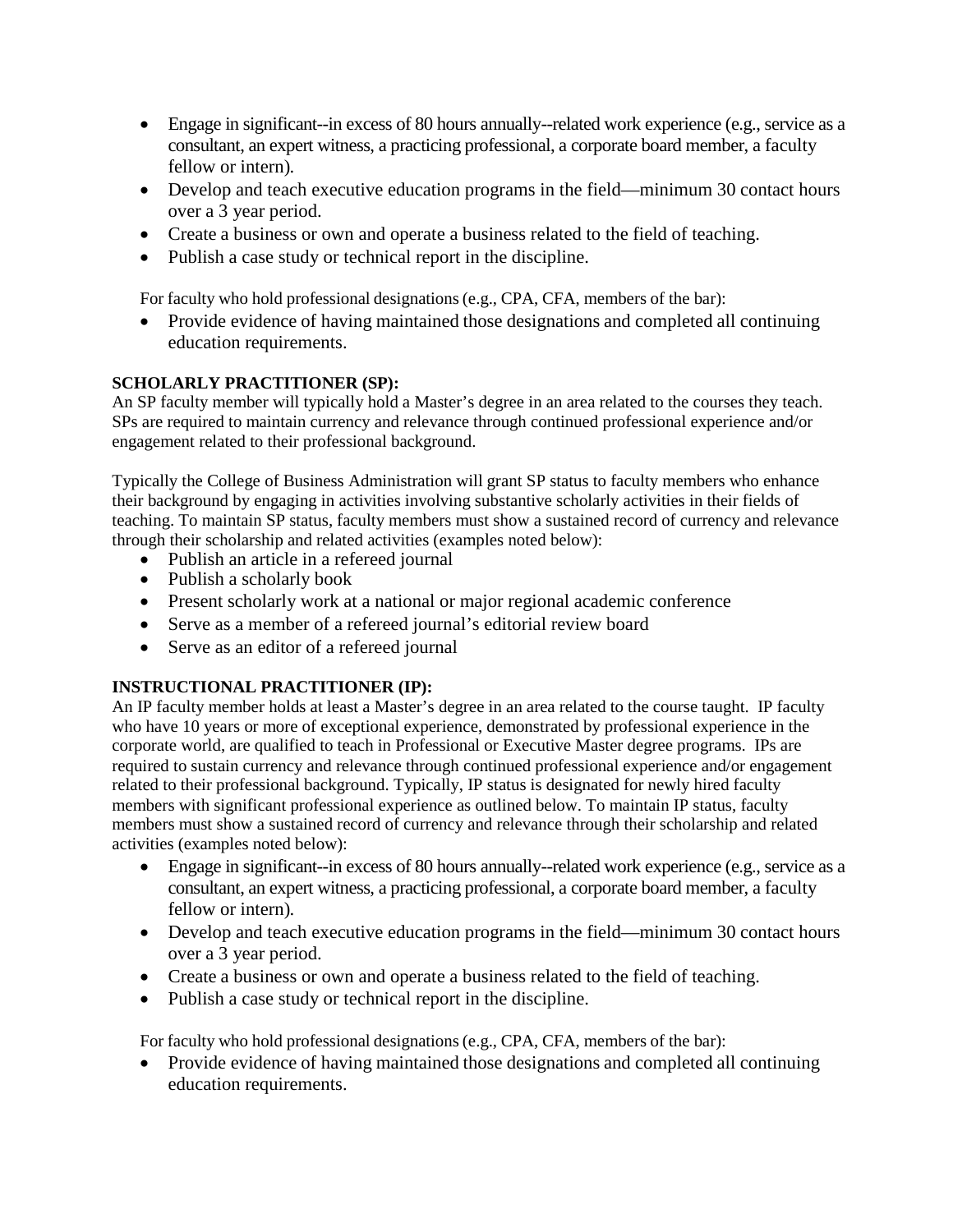#### **APPENDIX 5** Department of Marketing Criteria for Promotion and Tenure

This document provides general information about promotion and tenure expectations in the Department of Marketing. Tenure-earning faculty members seeking more specific information should refer to their Cumulative Progress Evaluations (CPE). In the CPE, university employees who are responsible for making promotion and tenure recommendations annually assess the individual, cumulative performance of each tenure-earning faculty member against expectations of adequate progress toward promotion and tenure. Tenured faculty also have the option of requesting that a CPE be conducted.

Faculty members may also consult with their department chair or school director, with their mentors, or with senior faculty in the department or school, while recognizing that none of these individuals may make binding commitments about promotion and/or tenure decisions. Further information about promotion and tenure standards and procedures may be obtained from University Promotion and Tenure Guidelines (http://facultyexcellence.ucf.edu/promotion-tenure/tenure-and-tenure-earning/), university regulations [\(http://regulations.ucf.edu/](http://regulations.ucf.edu/) ), and the Collective Bargaining Agreement [\(http://www.collectivebargaining.ucf.edu/](http://www.collectivebargaining.ucf.edu/) ).

#### *Research Expectations*

A successful applicant for promotion and tenure must demonstrate sustained engagement in a productive research program that is likely to lead to the establishment of a national reputation for excellence in scholarship. He or she should be the primary/lead researcher in a well-defined research program and must have made a significant contribution to the advancement of knowledge in one or more fields within the marketing discipline. A successful candidate must inspire confidence that research performance after achieving promotion and tenure will equal or surpass current levels of performance. A strong record of research shall be taken as evidence of the likelihood of making continued significant professional contributions. Indicators of research performance include, for example, the quality and quantity of publications in peer-reviewed journals (although judgement of a successful research trajectory is complex and cannot be communicated as a simple number of publications), citations to the candidate's research, continuity in producing scholarship over time, the nature and extent of the candidate's contribution to coauthored research, and the presence of quality research under review and in progress.

The research record should include publications in the best peer-reviewed journals in marketing, as evidenced by impact factors, low acceptance rates, and other indicators of quality. It behooves faculty to be aware of the prestige rankings of the field's journals; rankings of marketing and out-of-discipline journals are published by the department and have been distributed to all faculty. It is advisable to include in one's promotion and tenure dossier information about the relative quality rankings for the journals where one's papers appear.

The level of performance expectations are progressive in nature for promotion from assistant to associate and for associate to professor. Thus, the criteria for promotion to professor requires that a candidate demonstrate evidence of *sustained* excellence that leads to national or international recognition in one's discipline.

#### *Teaching Expectations*

A successful applicant for promotion and tenure must demonstrate effective teaching performance and meaningful contribution to the teaching mission of the department or school. He or she must inspire confidence that teaching quality after achieving promotion and tenure will equal or surpass current quality. A strong record of teaching shall be taken as evidence of the likelihood of making continued instructional quality. Indicators of teaching quality include, for example, academic content and pedagogy; student, peer and self-documented measures of teaching effectiveness; student learning